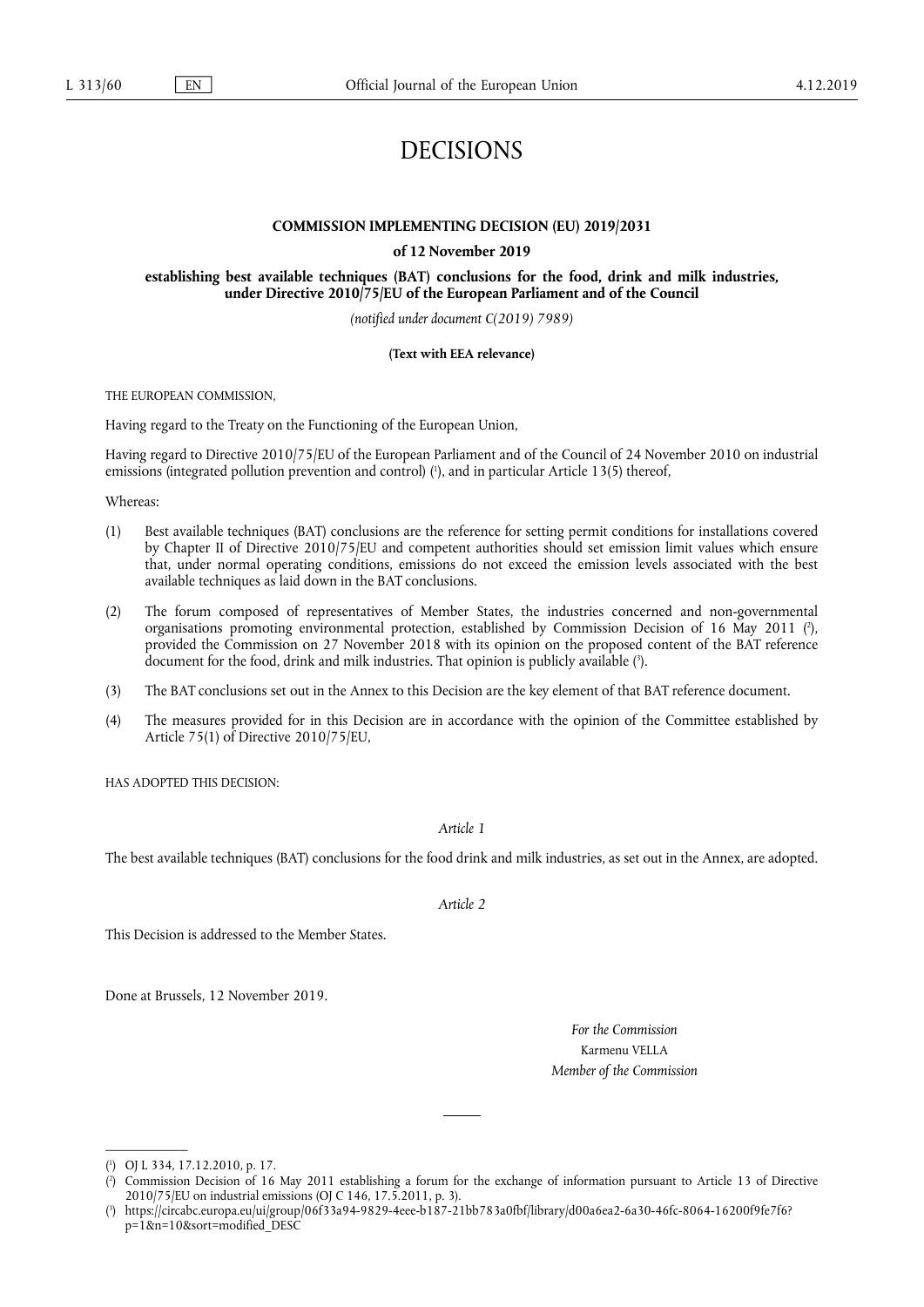#### *ANNEX*

#### **BEST AVAILABLE TECHNIQUES (BAT) CONCLUSIONS FOR THE FOOD, DRINK AND MILK INDUSTRIES**

#### **SCOPE**

These BAT conclusions concern the following activities specified in Annex I to Directive 2010/75/EU:

- 6.4 (b) Treatment and processing, other than exclusively packaging, of the following raw materials, whether previously processed or unprocessed, intended for the production of food or feed from:
	- (i) only animal raw materials (other than exclusively milk) with a finished product production capacity greater than 75 tonnes per day;
	- (ii) only vegetable raw materials with a finished product production capacity greater than 300 tonnes per day or 600 tonnes per day where the installation operates for a period of no more than 90 consecutive days in any year;
	- (iii) animal and vegetable raw materials, both in combined and separate products, with a finished product production capacity in tonnes per day greater than:
		- 75 if A is equal to 10 or more; or,
		- $[300 (22.5 \times A)]$  in any other case,

where 'A' is the portion of animal material (in percent of weight) of the finished product production capacity.

Packaging shall not be included in the final weight of the product.

This subsection shall not apply where the raw material is milk only.



- 6.4 (c) Treatment and processing of milk only, the quantity of milk received being greater than 200 tonnes per day (average value on an annual basis).
- 6.11 Independently operated treatment of waste water not covered by Council Directive 91/271/EEC ( 1 ) provided that the main pollutant load originates from activities specified in points 6.4 (b) or (c) of Annex I to Directive 2010/75/EU.

<sup>(</sup> 1 ) Council Directive 91/271/EEC of 21 May 1991 concerning urban waste-water treatment (OJ L 135, 30.5.1991, p. 40).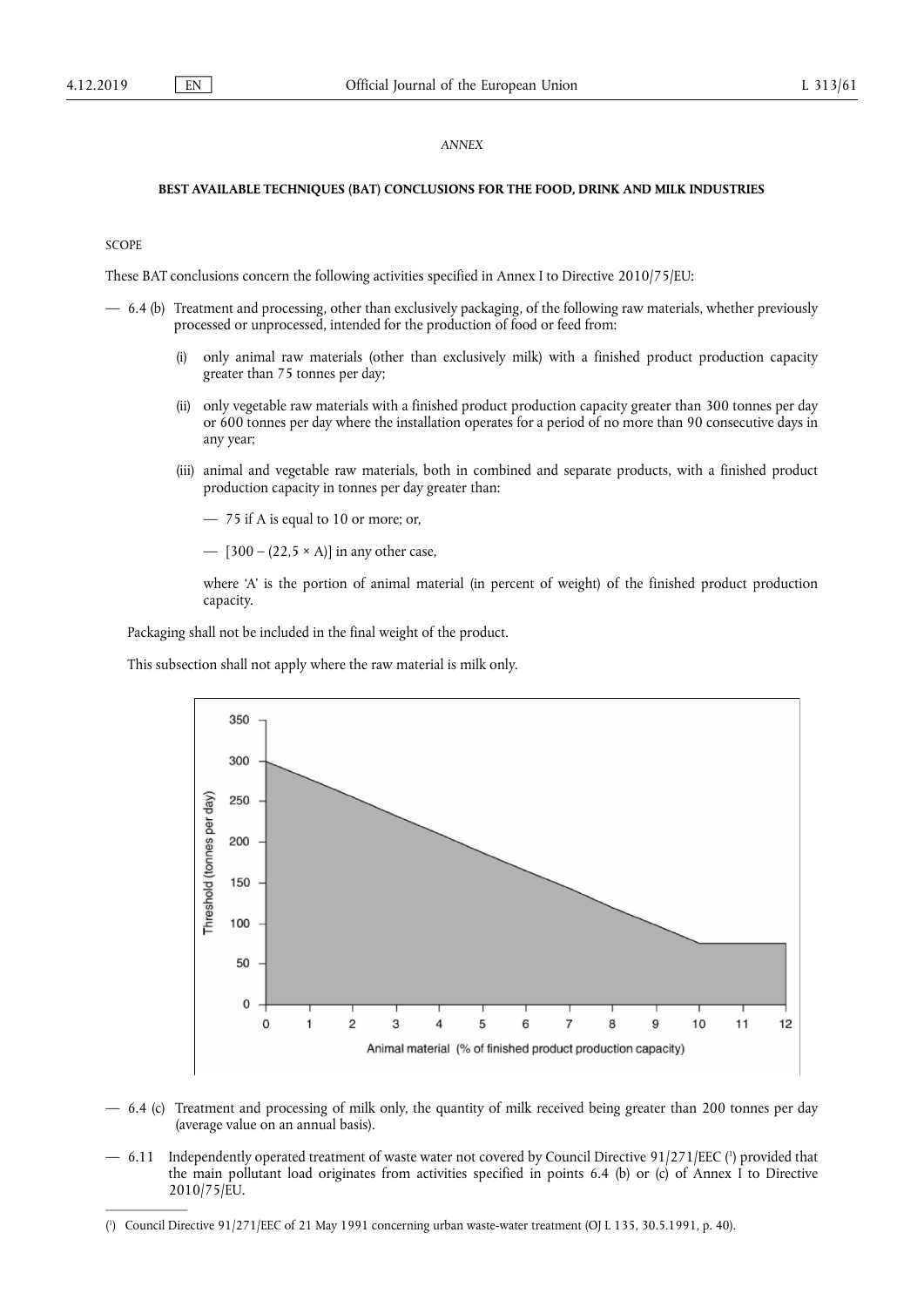These BAT conclusions also cover:

- the combined treatment of waste water from different origins provided that the main pollutant load originates from the activities specified in point 6.4 (b) or 6.4 (c) of Annex I to Directive  $2010/75/EU$  and that the waste water treatment is not covered by Council Directive 91/271/EEC;
- the production of ethanol taking place on an installation covered by the activity description in point 6.4 (b) (ii) of Annex I to Directive 2010/75/EU or as a directly associated activity to such an installation.

These BAT conclusions do not address the following:

- On-site combustion plants generating hot gases that are not used for direct contact heating, drying or any other treatment of objects or materials. This may be covered by the BAT conclusions for Large Combustion Plants (LCP) or by Directive (EU) 2015/2193 of the European Parliament and of the Council (?).
- Production of primary products from animal by-products, such as rendering and fat melting, fish-meal and fish oil production, blood processing and gelatine manufacturing. This may be covered by the BAT conclusions for Slaughterhouses and Animal By-products Industries (SA).
- The making of standard cuts for large animals and cuts for poultry. This may be covered by the BAT conclusions for Slaughterhouses and Animal By-products Industries (SA).

Other BAT conclusions and reference documents which could be relevant for the activities covered by these BAT conclusions include the following:

- Large Combustion Plants (LCP);
- Slaughterhouses and Animal By-products Industries (SA);
- Common Waste Water and Waste Gas Treatment/Management Systems in the Chemical Sector (CWW);
- Large Volume Organic Chemical Industry (LVOC);
- Waste Treatment (WT);
- Production of Cement, Lime and Magnesium Oxide (CLM);
- Monitoring of Emissions to Air and Water from IED Installations (ROM);
- Economics and Cross-Media Effects (ECM);
- Emissions from Storage (EFS);
- Energy Efficiency (ENE);
- Industrial Cooling Systems (ICS).

These BAT conclusions apply without prejudice to other relevant legislation, e.g. on hygiene or food/feed safety.

<sup>(</sup> 2 ) Directive (EU) 2015/2193 of the European Parliament and of the Council of 25 November 2015 on the limitation of emissions of certain pollutants into the air from medium combustion plants (OJ L 313, 28.11.2015, p. 1).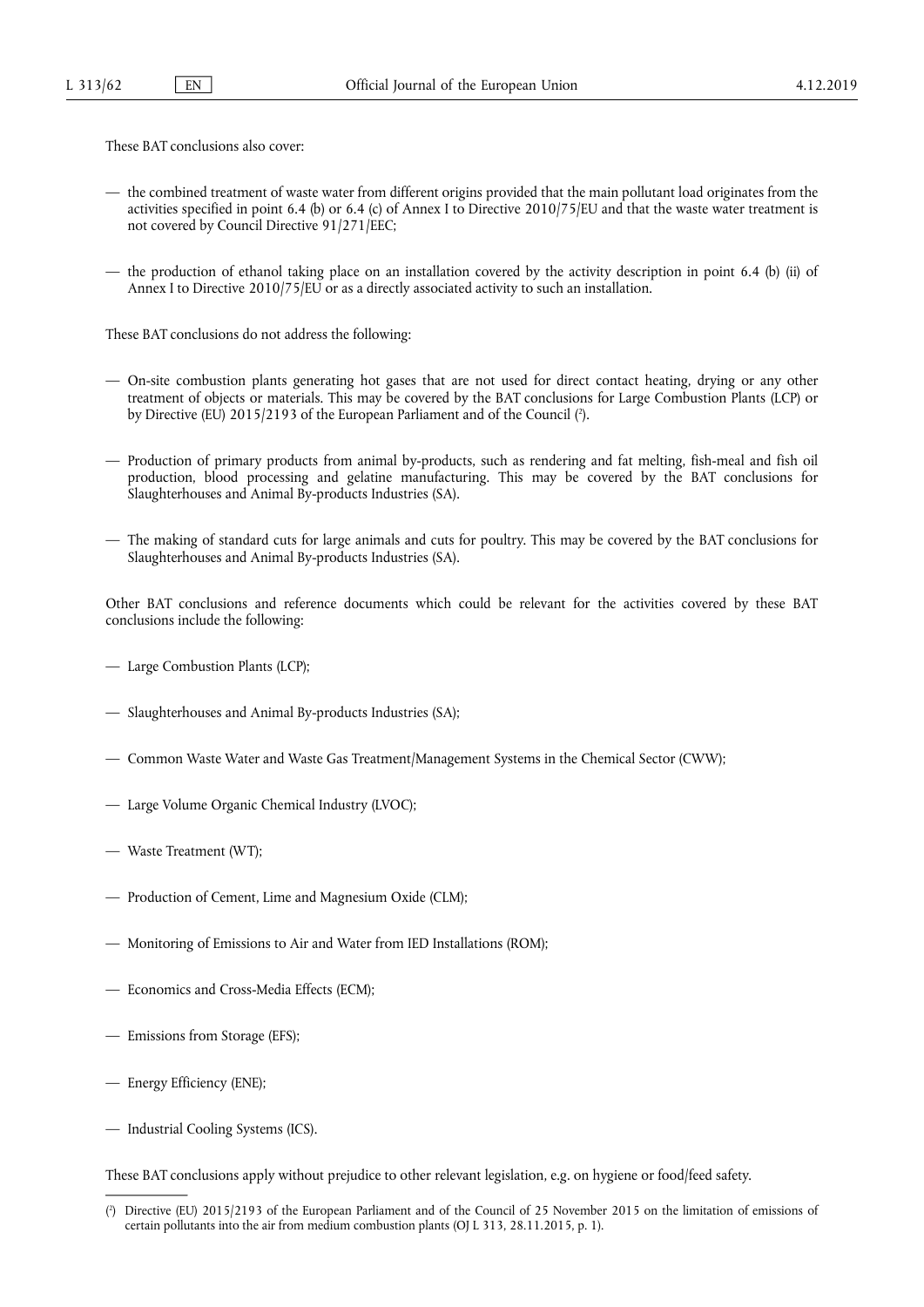## DEFINITIONS

For the purposes of these BAT conclusions, the following definitions apply:

| Term used                                     | Definition                                                                                                                                                                                                                            |
|-----------------------------------------------|---------------------------------------------------------------------------------------------------------------------------------------------------------------------------------------------------------------------------------------|
| Biochemical oxygen demand (BOD <sub>n</sub> ) | Amount of oxygen needed for the biochemical oxidation of the organic matter to<br>carbon dioxide in $n$ days ( $n$ is typically 5 or 7). BOD is an indicator for the mass<br>concentration of biodegradable organic compounds.        |
| Channelled emissions                          | Emissions of pollutants into the environment through any kind of duct, pipe, stack,<br>etc.                                                                                                                                           |
| Chemical oxygen demand (COD)                  | Amount of oxygen needed for the total chemical oxidation of the organic matter to<br>carbon dioxide using dichromate. COD is an indicator for the mass concentration of<br>organic compounds.                                         |
| Dust                                          | Total particulate matter (in air).                                                                                                                                                                                                    |
| Existing plant                                | A plant that is not a new plant.                                                                                                                                                                                                      |
| Hexane                                        | Alkane of six carbon atoms, with the chemical formula $C_6H_{14}$ .                                                                                                                                                                   |
| hl                                            | Hectolitre (equal to 100 litres).                                                                                                                                                                                                     |
| New plant                                     | A plant first permitted at the site of the installation following the publication of<br>these BAT conclusions or a complete replacement of a plant following the<br>publication of these BAT conclusions.                             |
| NO <sub>x</sub>                               | The sum of nitrogen monoxide (NO) and nitrogen dioxide (NO <sub>2</sub> ), expressed as NO <sub>2</sub> .                                                                                                                             |
| Residue                                       | Substance or object generated by the activities covered by the scope of this<br>document, as waste or by-product.                                                                                                                     |
| $SO_{X}$                                      | The sum of sulphur dioxide $(SO_2)$ , sulphur trioxide $(SO_3)$ , and sulphuric acid<br>aerosols, expressed as $SO_2$ .                                                                                                               |
| Sensitive receptor                            | Areas which need special protection, such as:<br>- residential areas;<br>- areas where human activities are carried out (e.g. neighbouring workplaces,<br>schools, day-care centres, recreational areas, hospitals or nursing homes). |
| Total nitrogen (TN)                           | Total nitrogen, expressed as N, includes free ammonia and ammonium nitrogen<br>(NH <sub>4</sub> -N), nitrite nitrogen (NO <sub>2</sub> -N), nitrate nitrogen (NO <sub>3</sub> -N) and organically bound<br>nitrogen.                  |
| Total organic carbon (TOC)                    | Total organic carbon, expressed as C (in water), includes all organic compounds.                                                                                                                                                      |
| Total phosphorus (TP)                         | Total phosphorus, expressed as P, includes all inorganic and organic phosphorus<br>compounds, dissolved or bound to particles.                                                                                                        |
| Total suspended solids (TSS)                  | Mass concentration of all suspended solids (in water), measured via filtration<br>through glass fibre filters and gravimetry.                                                                                                         |
| Total volatile organic carbon (TVOC)          | Total volatile organic carbon, expressed as C (in air).                                                                                                                                                                               |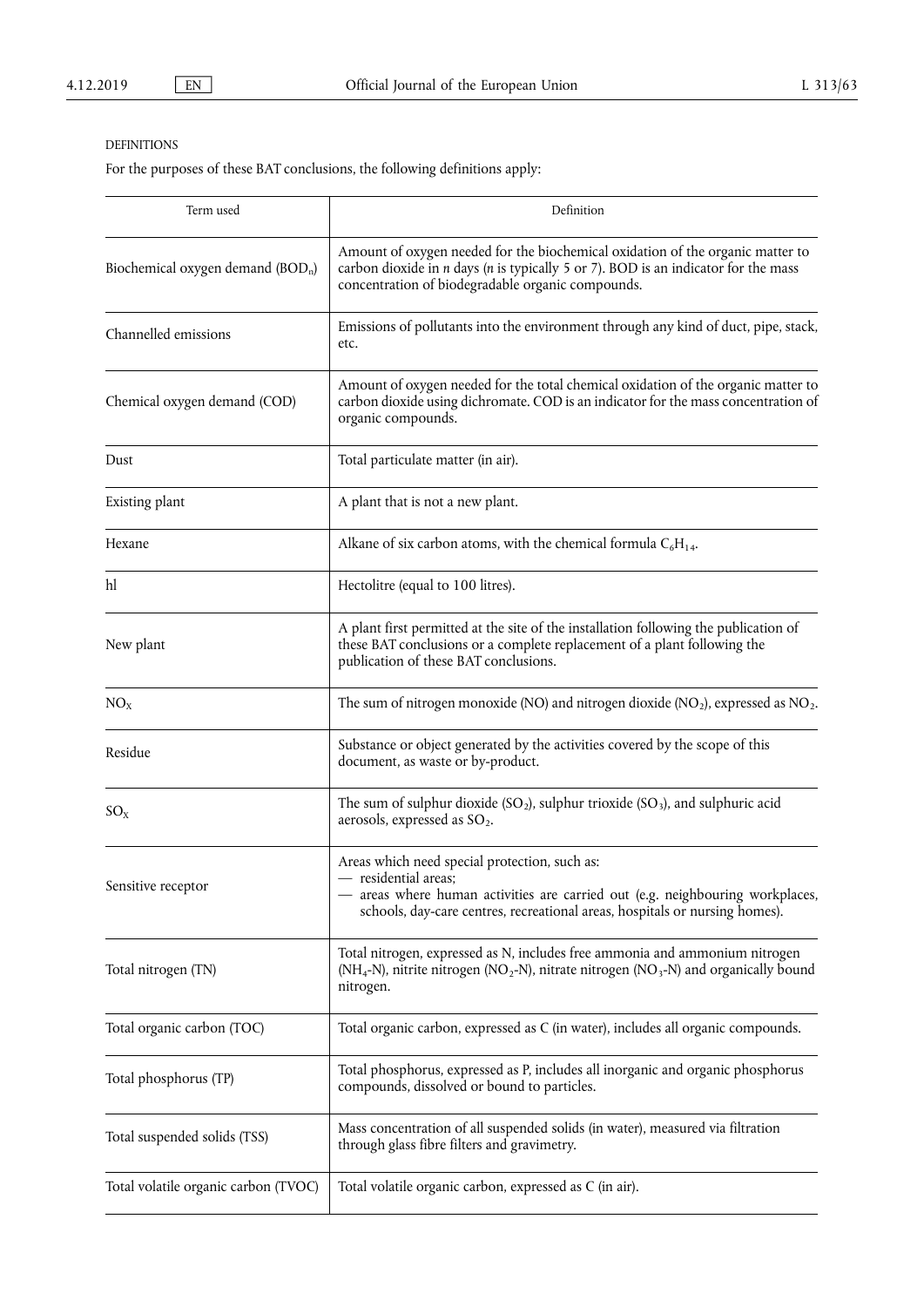GENERAL CONSIDERATIONS

#### **Best Available Techniques**

The techniques listed and described in these BAT conclusions are neither prescriptive nor exhaustive. Other techniques may be used that ensure at least an equivalent level of environmental protection.

Unless otherwise stated, the BAT conclusions are generally applicable.

#### **Emission levels associated with the best available techniques (BAT-AELs) for emissions to air**

Unless otherwise stated, emission levels associated with the best available techniques (BAT-AELs) for emissions to air given in these BAT conclusions refer to concentrations, expressed as mass of emitted substances per volume of waste gas under the following standard conditions: dry gas at a temperature of 273,15 K and a pressure of 101,3 kPa, without correction for oxygen content, and expressed in mg/Nm<sup>3</sup>.

The equation for calculating the emission concentration at the reference oxygen level is:

$$
E_R = \frac{21 - O_R}{21 - O_M} \times E_M
$$

where:

 $O_R$ : reference oxygen level in vol-%;

 $E_M$ : measured emission concentration;

 $O_M$ : measured oxygen level in vol-%.

For averaging periods of BAT-AELs for emissions to air, the following definition applies.

| Averaging period                 | Definition                                                                       |
|----------------------------------|----------------------------------------------------------------------------------|
| Average over the sampling period | Average value of three consecutive measurements of at least 30 minutes each (1). |

( 1 ) For any parameter where, due to sampling or analytical limitations, 30-minute sampling/measurement is inappropriate, a more suitable measurement period may be employed.

When the waste gases of two or more sources (e.g. dryers or kilns) are discharged through a common stack, the BAT-AEL applies to the combined discharge from the stack.

#### *Specific hexane losses*

The emission levels associated with the best available techniques (BAT-AELs) related to specific hexane losses refer to yearly averages and are calculated using the following equation:

> hexane losses specific hexane lossesraw materials

where: hexane losses is the total amount of hexane consumed by the installation for each type of seeds or beans, expressed in kg/year; raw materials is the total amount of each type of cleaned seeds or beans processed, expressed in tonnes/year.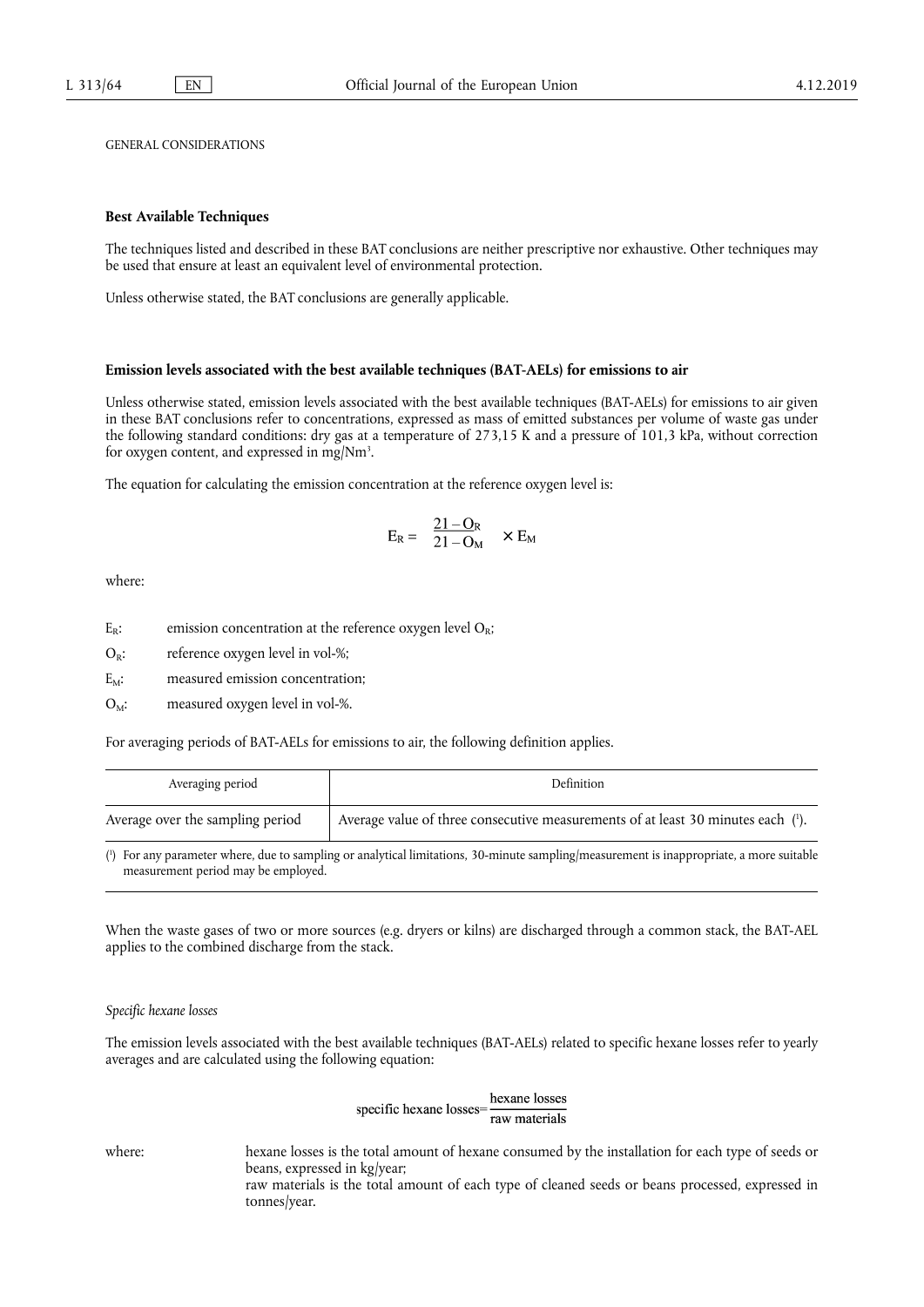#### **Emission levels associated with the best available techniques (BAT-AELs) for emissions to water**

Unless otherwise stated, emission levels associated with the best available techniques (BAT-AELs) for emissions to water given in these BAT conclusions refer to concentrations (mass of emitted substances per volume of water), expressed in mg/l.

The BAT-AELs expressed as concentrations refer to daily average values, i.e. 24-hour flow-proportional composite samples. Time-proportional composite samples can be used provided that sufficient flow stability is demonstrated. Alternatively, spot samples may be taken, provided that the effluent is appropriately mixed and homogeneous.

In the case of total organic carbon (TOC), chemical oxygen demand (COD), total nitrogen (TN) and total phosphorus (TP), the calculation of the average abatement efficiency referred to in these BAT conclusions (see Table 1) is based on the influent and effluent load of the waste water treatment plant.

#### **Other environmental performance levels**

#### *Specific waste water discharge*

The indicative environmental performance levels related to specific waste water discharge refer to yearly averages and are calculated using the following equation:

#### waste water discharge specific waste water discharge=activity rate

where: Waste water discharge is the total amount of waste water discharged (as direct discharge, indirect discharge and/or land spreading) by the specific processes concerned during the production period, expressed in m<sup>3</sup>/year, excluding any cooling water and run-off water that is discharged separately.

Activity rate is the total amount of products or raw materials processed, depending on the specific sector, expressed in tonnes/year or hl/year. Packaging is not included in the weight of the product. Raw material is any material entering the plant, treated or processed for the production of food or feed.

#### *Specific energy consumption*

The indicative environmental performance levels related to specific energy consumption refer to yearly averages and are calculated using the following equation:

> final energy consumption specific energy consumption= activity rate

where: Final energy consumption is the total amount of energy consumed by the specific processes concerned during the production period (in the form of heat and electricity), expressed in MWh/year.

Activity rate is the total amount of products or raw materials processed, depending on the specific sector, expressed in tonnes/year or hl/year. Packaging is not included in the weight of the product. Raw material is any material entering the plant, treated or processed for the production of food or feed.

#### 1. GENERAL BAT CONCLUSIONS

#### 1.1. **Environmental management systems**

BAT 1. In order to improve the overall environmental performance, BAT is to elaborate and implement an environmental management system (EMS) that incorporates all of the following features:

(i) commitment, leadership, and accountability of the management, including senior management, for the implementation of an effective EMS;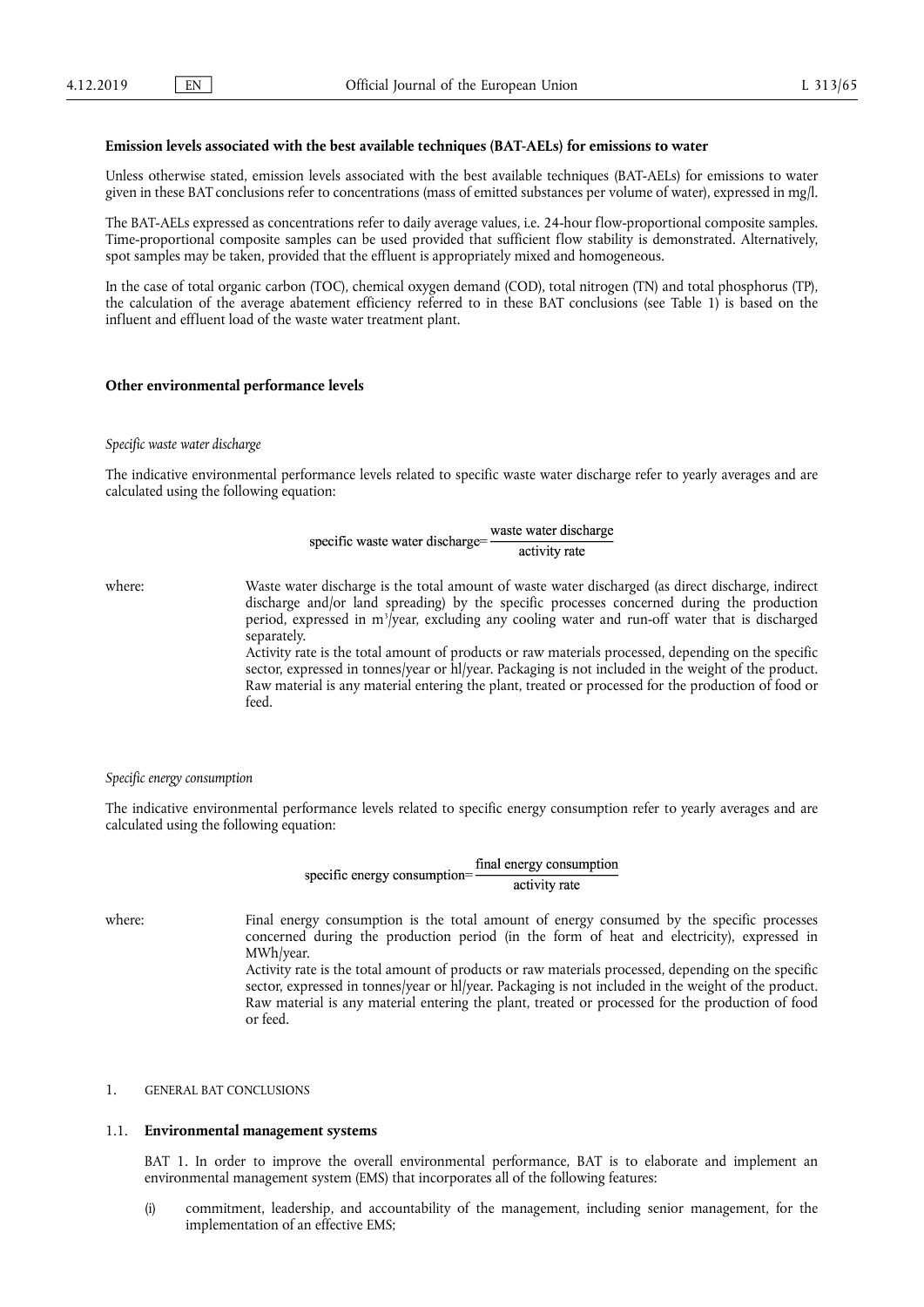- (ii) an analysis that includes the determination of the organisation's context, the identification of the needs and expectations of interested parties, the identification of characteristics of the installation that are associated with possible risks for the environment (or human health) as well as of the applicable legal requirements relating to the environment;
- (iii) development of an environmental policy that includes the continuous improvement of the environmental performance of the installation;
- (iv) establishing objectives and performance indicators in relation to significant environmental aspects, including safeguarding compliance with applicable legal requirements;
- (v) planning and implementing the necessary procedures and actions (including corrective and preventive actions where needed), to achieve the environmental objectives and avoid environmental risks;
- (vi) determination of structures, roles and responsibilities in relation to environmental aspects and objectives and provision of the financial and human resources needed;
- (vii) ensuring the necessary competence and awareness of staff whose work may affect the environmental performance of the installation (e.g. by providing information and training);
- (viii) internal and external communication;
- (ix) fostering employee involvement in good environmental management practices;
- (x) Establishing and maintaining a management manual and written procedures to control activities with significant environmental impact as well as relevant records:
- (xi) effective operational planning and process control;
- (xii) implementation of appropriate maintenance programmes;
- (xiii) emergency preparedness and response protocols, including the prevention and/or mitigation of the adverse (environmental) impacts of emergency situations;
- (xiv) when (re)designing a (new) installation or a part thereof, consideration of its environmental impacts throughout its life, which includes construction, maintenance, operation and decommissioning;
- (xv) implementation of a monitoring and measurement programme, if necessary, information can be found in the Reference Report on Monitoring of Emissions to Air and Water from IED Installations;
- (xvi) application of sectoral benchmarking on a regular basis;
- (xvii) periodic independent (as far as practicable) internal auditing and periodic independent external auditing in order to assess the environmental performance and to determine whether or not the EMS conforms to planned arrangements and has been properly implemented and maintained;
- (xviii) evaluation of causes of nonconformities, implementation of corrective actions in response to nonconformities, review of the effectiveness of corrective actions, and determination of whether similar nonconformities exist or could potentially occur;
- (xix) periodic review, by senior management, of the EMS and its continuing suitability, adequacy and effectiveness;
- (xx) following and taking into account the development of cleaner techniques.

Specifically for the food, drink and milk sector, BAT is to also incorporate the following features in the EMS:

- (i) noise management plan (see BAT 13);
- (ii) odour management plan (see BAT 15);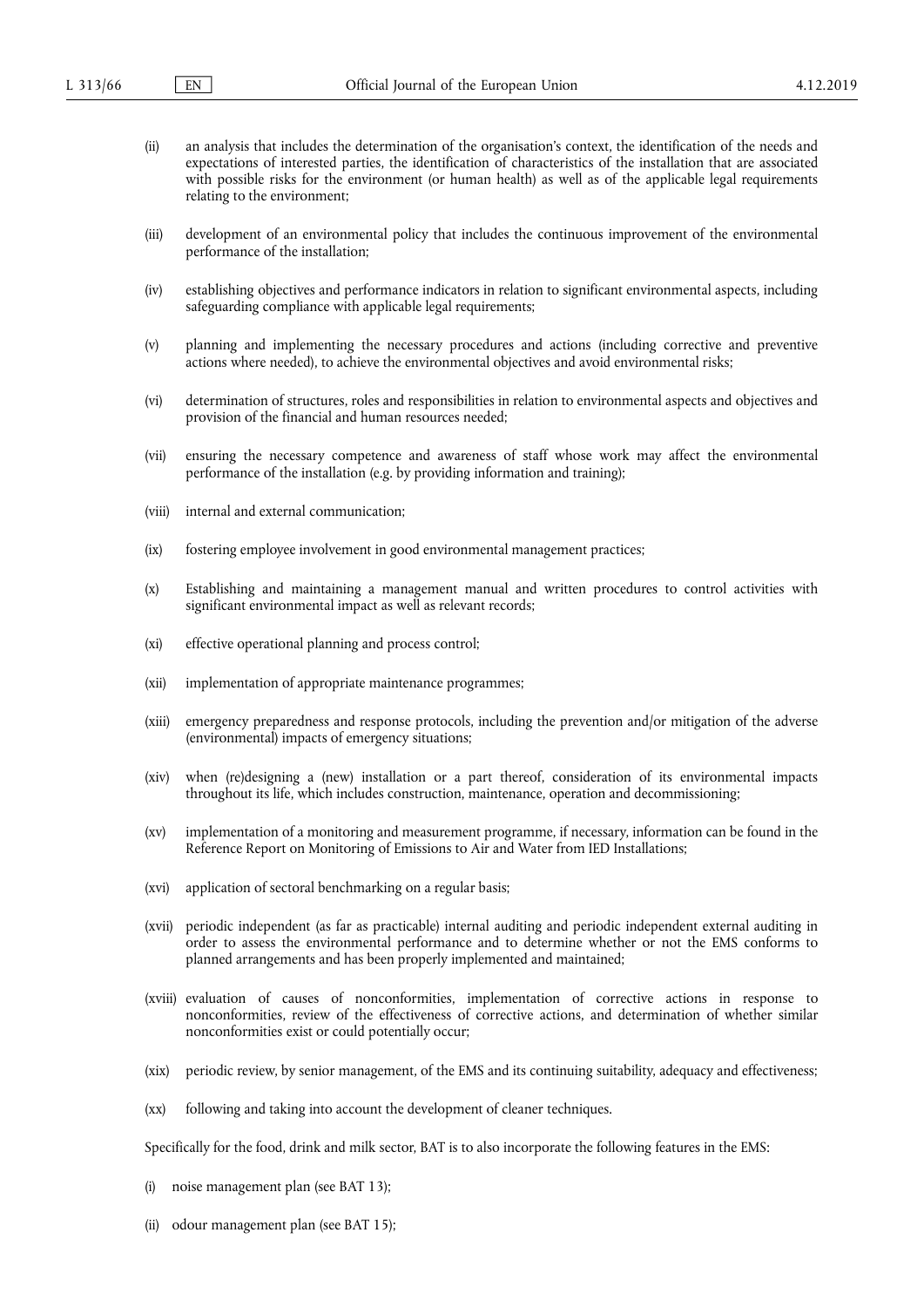- (iii) inventory of water, energy and raw materials consumption as well as of waste water and waste gas streams (see BAT 2);
- (iv) energy efficiency plan (see BAT 6a).

#### *Note*

Regulation (EC) No 1221/2009 of the European Parliament and of the Council ( 3 ) establishes the Union ecomanagement and audit scheme (EMAS), which is an example of an EMS consistent with this BAT.

#### *Applicability*

The level of detail and the degree of formalisation of the EMS will generally be related to the nature, scale and complexity of the installation, and the range of environmental impacts it may have.

BAT 2. In order to increase resource efficiency and to reduce emissions, BAT is to establish, maintain and regularly review (including when a significant change occurs) an inventory of water, energy and raw materials consumption as well as of waste water and waste gas streams, as part of the environmental management system (see BAT 1), that incorporates all of the following features:

- I. Information about the food, drink and milk production processes, including:
	- (a) simplified process flow sheets that show the origin of the emissions;
	- (b) descriptions of process-integrated techniques and waste water/waste gas treatment techniques to prevent or reduce emissions, including their performance.
- II. Information about water consumption and usage (e.g. flow diagrams and water mass balances), and identification of actions to reduce water consumption and waste water volume (see BAT 7).
- III. Information about the quantity and characteristics of the waste water streams, such as:
	- (a) average values and variability of flow, pH and temperature;
	- (b) average concentration and load values of relevant pollutants/parameters (e.g. TOC or COD, nitrogen species, phosphorus, chloride, conductivity) and their variability.
- IV. Information about the characteristics of the waste gas streams, such as:
	- (a) average values and variability of flow and temperature;
	- (b) average concentration and load values of relevant pollutants/parameters (e.g. dust, TVOC, CO, NO<sub>x</sub>, SO<sub>x</sub>) and their variability;
	- (c) presence of other substances that may affect the waste gas treatment system or plant safety (e.g. oxygen, water vapour, dust).
- V. Information about energy consumption and usage, the quantity of raw materials used, as well as the quantity and characteristics of residues generated, and identification of actions for continuous improvement of resource efficiency (see for example BAT 6 and BAT 10).
- VI. Identification and implementation of an appropriate monitoring strategy with the aim of increasing resource efficiency, taking into account energy, water and raw materials consumption. Monitoring can include direct measurements, calculations or recording with an appropriate frequency. The monitoring is broken down at the most appropriate level (e.g. at process or plant/installation level).

#### *Applicability*

The level of detail of the inventory will generally be related to the nature, scale and complexity of the installation, and the range of environmental impacts it may have.

#### 1.2. **Monitoring**

BAT 3. For relevant emissions to water as identified by the inventory of waste water streams (see BAT 2), BAT is to monitor key process parameters (e.g. continuous monitoring of waste water flow, pH and temperature) at key locations (e.g. at the inlet and/or outlet of the pre-treatment, at the inlet to the final treatment, at the point where the emission leaves the installation).

<sup>(</sup> 3 ) Regulation (EC) No 1221/2009 of the European Parliament and of the Council of 25 November 2009 on the voluntary participation by organisations in a Community eco-management and audit scheme (EMAS), repealing Regulation (EC) No 761/2001 and Commission Decisions 2001/681/EC and 2006/193/EC (OJ L 342, 22.12.2009, p. 1).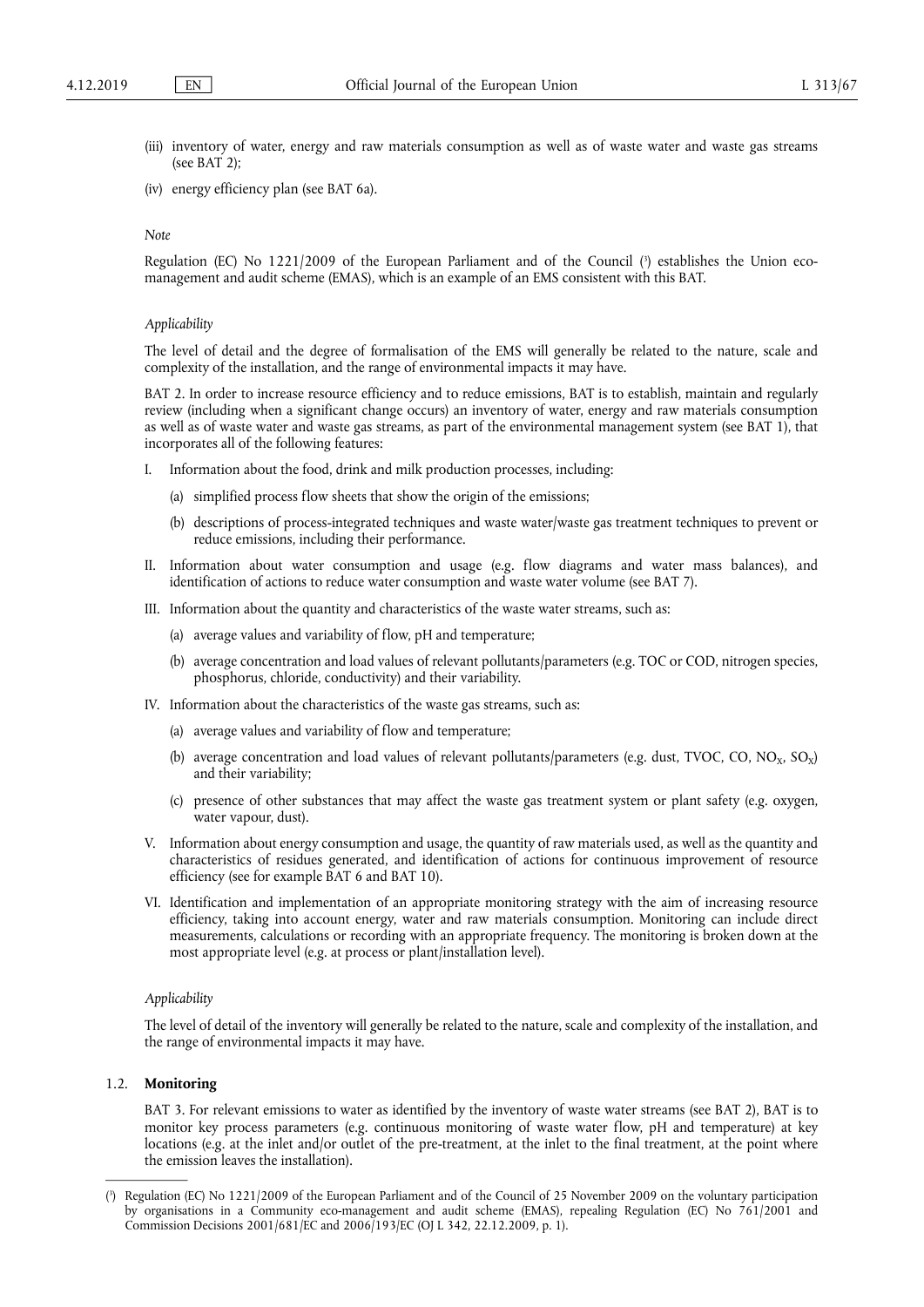BAT 4. BAT is to monitor emissions to water with at least the frequency given below and in accordance with EN standards. If EN standards are not available, BAT is to use ISO, national or other international standards that ensure the provision of data of an equivalent scientific quality.

| Substance/parameter                             | Standard(s)                                                                                     |                  | Monitoring associated<br>with |
|-------------------------------------------------|-------------------------------------------------------------------------------------------------|------------------|-------------------------------|
| Chemical oxygen demand<br>$(COD)$ $(2)$ $(3)$   | No EN standard available                                                                        |                  |                               |
| Total nitrogen (TN) (2)                         | Various EN standards available (e.g.<br>EN 12260, EN ISO 11905-1)                               |                  |                               |
| Total organic carbon (TOC)<br>$(^{2})$ $(^{3})$ | EN 1484<br>Once every day $(4)$                                                                 |                  |                               |
| Total phosphorus (TP) $(2)$                     | Various EN standards available (e.g.<br>EN ISO 6878, EN ISO 15681-1 and<br>$-2$ , EN ISO 11885) |                  | <b>BAT 12</b>                 |
| Total suspended solids (TSS)<br>$\binom{2}{ }$  | <b>EN 872</b>                                                                                   |                  |                               |
| Biochemical oxygen demand<br>$(BOD_n)$ (2)      | EN 1899-1                                                                                       | Once every month |                               |
| Chloride (Cl <sup>-</sup> )                     | Various EN standards available (e.g.<br>EN ISO 10304-1, EN ISO 15682)                           | Once every month |                               |

( 1 ) The monitoring only applies when the substance concerned is identified as relevant in the waste water stream based on the inventory mentioned in BAT 2.

( 2 ) The monitoring only applies in the case of a direct discharge to a receiving water body.

( 3 ) TOC monitoring and COD monitoring are alternatives. TOC monitoring is the preferred option because it does not rely on the use of very toxic compounds.

( 4 ) If the emission levels are proven to be sufficiently stable, a lower monitoring frequency can be adopted but in any case at least once every month.

| Substance/<br>Parameter | Sector         | Specific process                                                                                                                                                                                    | Standard(s) | Minimum monitoring<br>frequency $(1)$ | Monitoring<br>associated with |
|-------------------------|----------------|-----------------------------------------------------------------------------------------------------------------------------------------------------------------------------------------------------|-------------|---------------------------------------|-------------------------------|
|                         |                | Drying of green fod-<br>der<br>Grinding and pellet<br>cooling in compound<br>feed manufacture<br>Extrusion of dry pet<br>food<br>EN 13284-1<br>Handling and pro-<br>cessing of malt and<br>adjuncts |             | Once every three<br>months $(2)$      | <b>BAT 17</b>                 |
|                         | Animal feed    |                                                                                                                                                                                                     |             | Once every year                       | <b>BAT 17</b>                 |
| Dust                    |                |                                                                                                                                                                                                     |             | Once every year                       | <b>BAT 17</b>                 |
|                         | <b>Brewing</b> |                                                                                                                                                                                                     |             | Once every year                       | <b>BAT 20</b>                 |
|                         | Dairies        | Drying processes                                                                                                                                                                                    |             | Once every year                       | <b>BAT 23</b>                 |
|                         | Grain milling  | Grain cleaning and<br>milling                                                                                                                                                                       |             | Once every year                       | <b>BAT 28</b>                 |

BAT 5. BAT is to monitor channelled emissions to air with at least the frequency given below and in accordance with EN standards.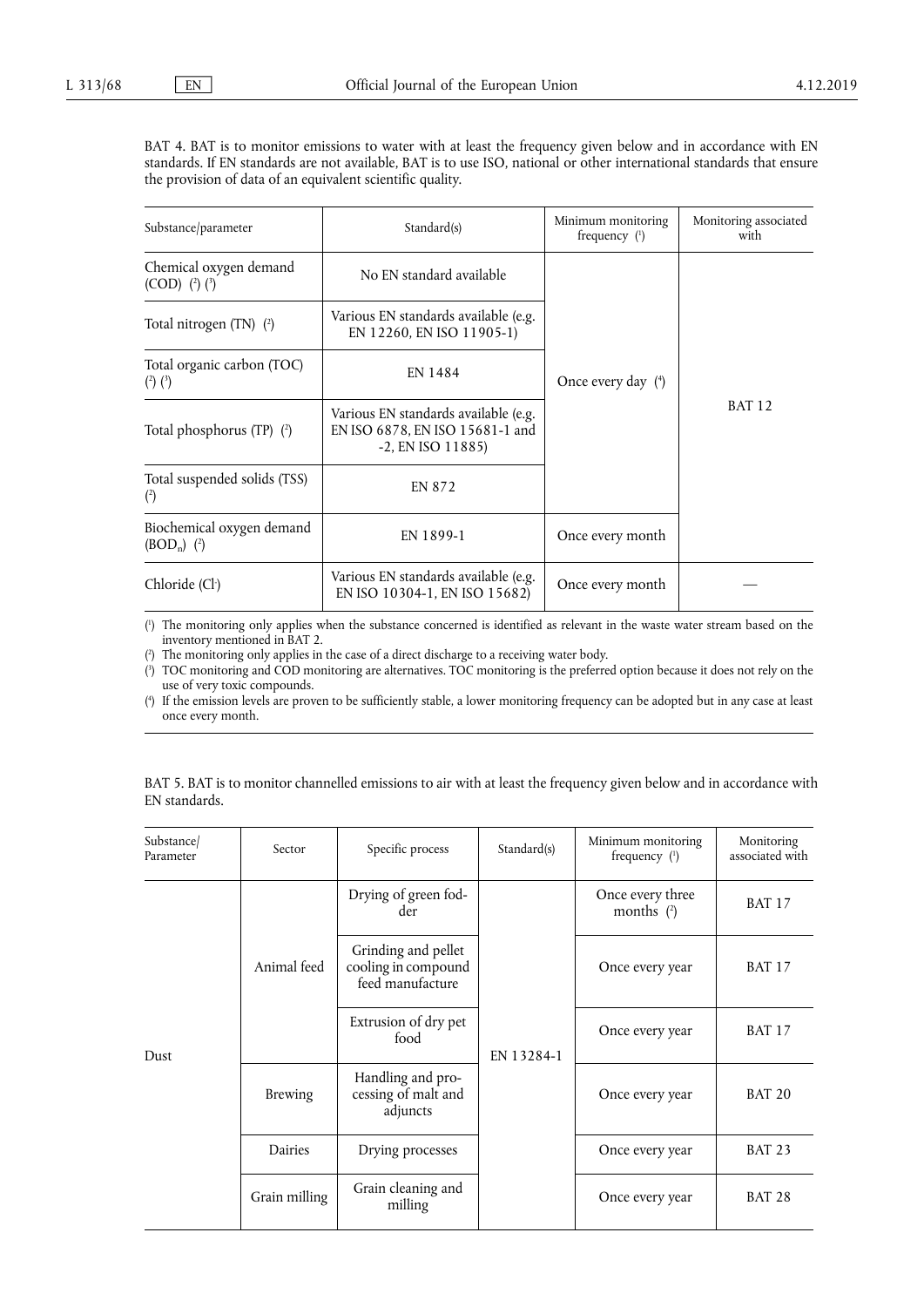| Substance/<br>Parameter  | Sector                                                         | Specific process                                                         | Standard(s)                 | Minimum monitoring<br>frequency (1) | Monitoring<br>associated with |
|--------------------------|----------------------------------------------------------------|--------------------------------------------------------------------------|-----------------------------|-------------------------------------|-------------------------------|
|                          | Oilseed pro-<br>cessing and<br>vegetable oil<br>refining       | Handling and pre-<br>paration of seeds,<br>drying and cooling of<br>meal |                             | Once every year                     | <b>BAT 31</b>                 |
|                          | Starch pro-<br>duction                                         | Drying of starch,<br>protein and fibre                                   |                             |                                     | <b>BAT 34</b>                 |
|                          | Sugar manu-<br>facturing                                       | Drying of beet pulp                                                      |                             | Once every month (2)                | <b>BAT 36</b>                 |
| $PM_{2.5}$ and $PM_{10}$ | Sugar manu-<br>facturing                                       | Drying of beet pulp                                                      | EN ISO<br>23210             | Once every year                     | <b>BAT 36</b>                 |
|                          | Fish and<br>shellfish pro-<br>cessing                          | Smoke chambers                                                           | Once every year<br>EN 12619 |                                     | <b>BAT 26</b>                 |
| <b>TVOC</b>              | Meat proces-<br>sing                                           | Smoke chambers                                                           |                             |                                     | <b>BAT 29</b>                 |
|                          | Oilseed pro-<br>cessing and<br>vegetable oil<br>refining $(3)$ |                                                                          |                             |                                     |                               |
|                          | Sugar manu-<br>facturing                                       | High-temperature<br>drying of beet pulp                                  |                             | Once every year                     |                               |
| NO <sub>x</sub>          | Meat proces-<br>$sing$ (4)                                     | Smoke chambers                                                           | EN 14792                    |                                     |                               |
|                          | Sugar manu-<br>facturing                                       | High-temperature<br>drying of beet pulp                                  | Once every year             |                                     |                               |
| C <sub>O</sub>           | Meat proces-<br>sing $(4)$                                     | Smoke chambers                                                           | EN 15058                    |                                     |                               |
|                          | Sugar manu-<br>facturing                                       | High-temperature<br>drying of beet pulp                                  |                             |                                     |                               |
| $SO_{X}$                 | Sugar manu-<br>facturing                                       | Drying of beet pulp<br>when natural gas is<br>not used                   | EN 14791                    | Twice every year $(2)$              | <b>BAT 37</b>                 |

( 1 ) The measurements are carried out at the highest expected emission state under normal operating conditions.

( 2 ) If the emission levels are proven to be sufficiently stable, a lower monitoring frequency can be adopted but in any case at least once every year.

( 3 ) The measurement is carried out during a campaign of two days.

( 4 ) The monitoring only applies when a thermal oxidiser is used.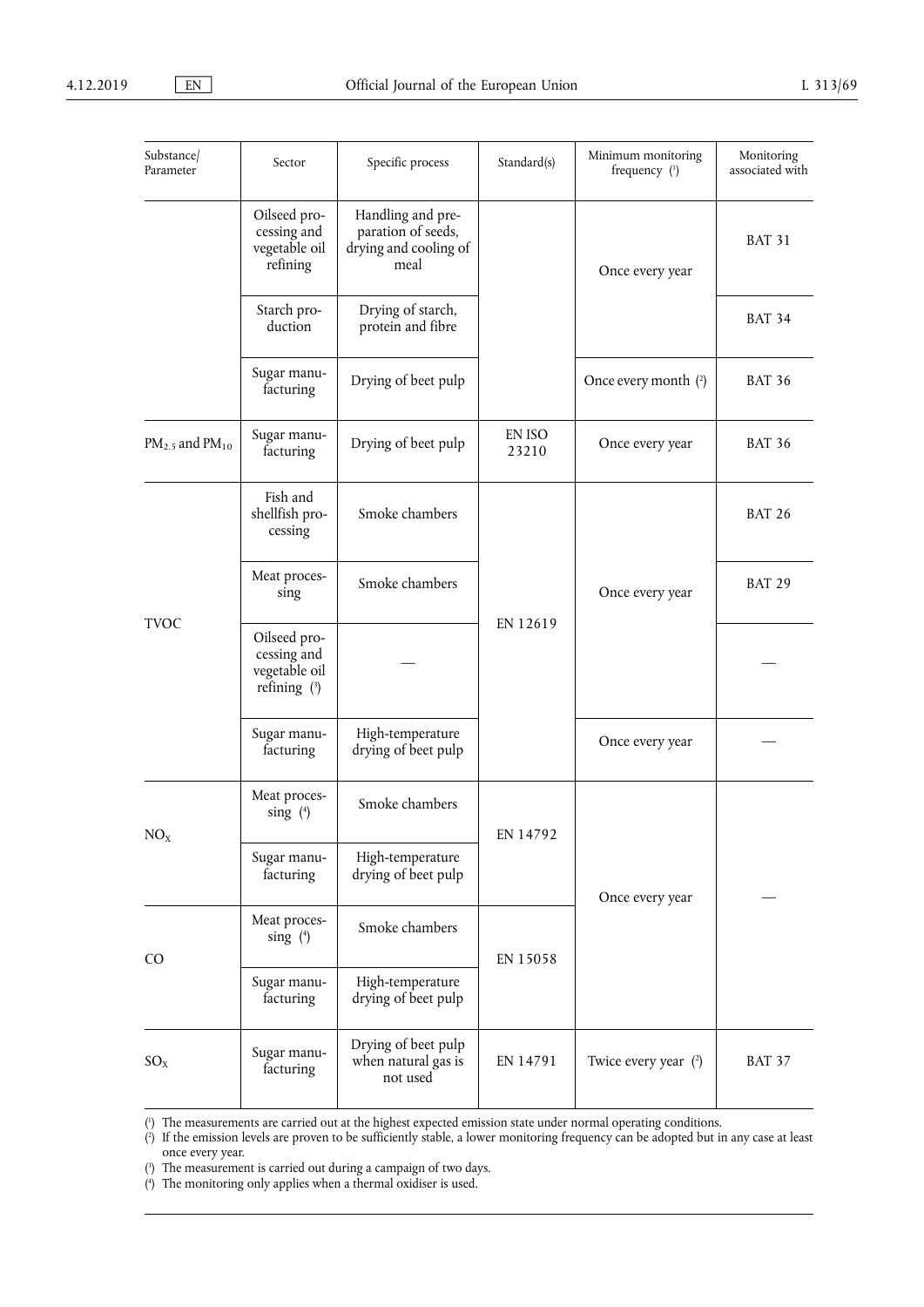## 1.3. **Energy efficiency**

BAT 6. In order to increase energy efficiency, BAT is to use BAT 6a and an appropriate combination of the common techniques listed in technique b below.

| Technique |                               | Description                                                                                                                                                                                                                                                                                                                                                                                                                                                                                                                                                                                                                  |  |
|-----------|-------------------------------|------------------------------------------------------------------------------------------------------------------------------------------------------------------------------------------------------------------------------------------------------------------------------------------------------------------------------------------------------------------------------------------------------------------------------------------------------------------------------------------------------------------------------------------------------------------------------------------------------------------------------|--|
| (a)       | Energy efficiency plan        | An energy efficiency plan, as part of the environmental management system<br>(see BAT 1), entails defining and calculating the specific energy consumption of the<br>activity (or activities), setting key performance indicators on an annual basis<br>(for example for the specific energy consumption) and planning periodic<br>improvement targets and related actions. The plan is adapted to the specificities of<br>the installation.                                                                                                                                                                                 |  |
| (b)       | Use of common techni-<br>ques | Common techniques include techniques such as:<br>- burner regulation and control;<br>- cogeneration;<br>- energy-efficient motors;<br>- heat recovery with heat exchangers and/or heat pumps (including mechanical<br>vapour recompression);<br>$-$ lighting;<br>- minimising blowdown from the boiler;<br>- optimising steam distribution systems;<br>- preheating feed water (including the use of economisers);<br>- process control systems;<br>- reducing compressed air system leaks;<br>- reducing heat losses by insulation;<br>- variable speed drives;<br>- multiple-effect evaporation;<br>— use of solar energy. |  |

Further sector-specific techniques to increase energy efficiency are given in Sections 2 to 13 of these BAT conclusions.

## 1.4. **Water consumption and waste water discharge**

BAT 7. In order to reduce water consumption and the volume of waste water discharged, BAT is to use BAT 7a and one or a combination of the techniques  $\overrightarrow{b}$  to k given below.

|     | Technique                                    | Description                                                                                                                                             | Applicability                                                              |
|-----|----------------------------------------------|---------------------------------------------------------------------------------------------------------------------------------------------------------|----------------------------------------------------------------------------|
|     | Common techniques                            |                                                                                                                                                         |                                                                            |
| (a) | Water recycling and/or re-<br>use            | Recycling and/or reuse of water streams (pre-<br>ceded or not by water treatment), e.g. for<br>cleaning, washing, cooling or for the process<br>itself. |                                                                            |
| (b) | Optimisation of water flow                   | Use of control devices, e.g. photocells, flow<br>valves, thermostatic valves, to automatically<br>adjust the water flow.                                | May not be applicable due to<br>hygiene and food safety re-<br>quirements. |
| (c) | Optimisation of water noz-<br>zles and hoses | Use of correct number and position of nozzles;<br>adjustment of water pressure.                                                                         |                                                                            |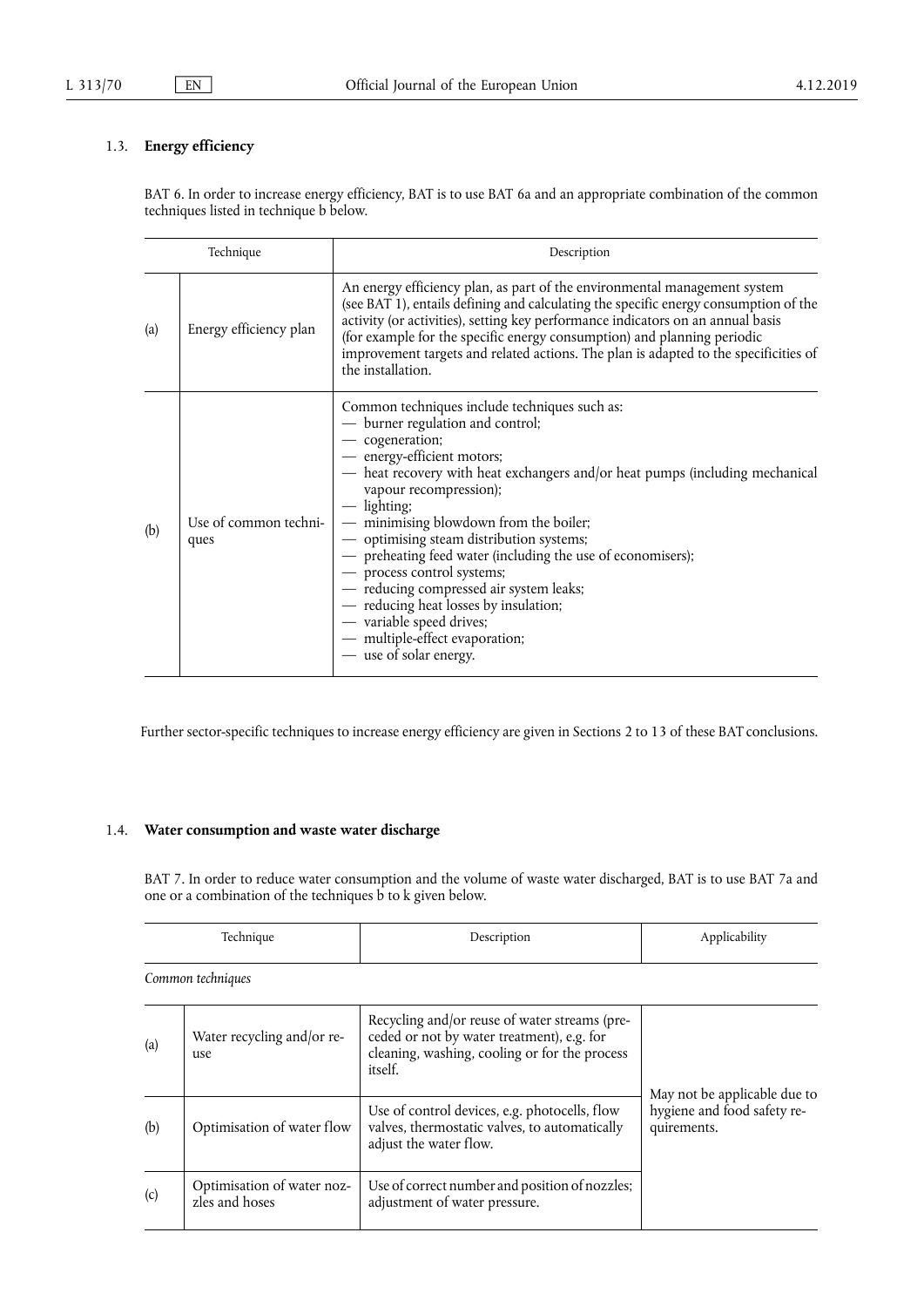|     | Technique                       | Description                                                                                                                                                                                                                                  | Applicability                                                                                                                             |
|-----|---------------------------------|----------------------------------------------------------------------------------------------------------------------------------------------------------------------------------------------------------------------------------------------|-------------------------------------------------------------------------------------------------------------------------------------------|
| (d) | Segregation of water<br>streams | Water streams that do not need treatment (e.g.<br>uncontaminated cooling water or unconta-<br>minated run-off water) are segregated from<br>waste water that has to undergo treatment,<br>thus enabling uncontaminated water recy-<br>cling. | The segregation of unconta-<br>minated rainwater may not be<br>applicable in the case of ex-<br>isting waste water collection<br>systems. |

*Techniques related to cleaning operations* 

| (e)                | Dry cleaning                                                                   | Removal of as much residual material as pos-<br>sible from raw materials and equipment before<br>they are cleaned with liquids, e.g. by using<br>compressed air, vacuum systems or catchpots<br>with a mesh cover.                                                                                                                  |                                                                      |  |
|--------------------|--------------------------------------------------------------------------------|-------------------------------------------------------------------------------------------------------------------------------------------------------------------------------------------------------------------------------------------------------------------------------------------------------------------------------------|----------------------------------------------------------------------|--|
| (f)                | Pigging system for pipes                                                       | Use of a system made of launchers, catchers,<br>compressed air equipment, and a projectile<br>(also referred to as a 'pig', e.g. made of plastic or<br>ice slurry) to clean out pipes. In-line valves are<br>in place to allow the pig to pass through the<br>pipeline system and to separate the product<br>and the rinsing water. | Generally applicable.                                                |  |
| $\left( g \right)$ | High-pressure cleaning                                                         | Spraying of water onto the surface to be<br>cleaned at pressures ranging from 15 bar to<br>150 bar.                                                                                                                                                                                                                                 | May not be applicable due to<br>health and safety require-<br>ments. |  |
| (h)                | Optimisation of chemical<br>dosing and water use in<br>cleaning-in-place (CIP) | Optimising the design of CIP and measuring<br>turbidity, conductivity, temperature and/or pH<br>to dose hot water and chemicals in optimised<br>quantities.                                                                                                                                                                         |                                                                      |  |
| (i)                | Low-pressure foam and/or<br>gel cleaning                                       | Use of low-pressure foam and/or gel to clean<br>walls, floors and/or equipment surfaces.                                                                                                                                                                                                                                            |                                                                      |  |
| (j)                | Optimised design and con-<br>struction of equipment and<br>process areas       | The equipment and process areas are designed<br>and constructed in a way that facilitates<br>cleaning. When optimising the design and<br>construction, hygiene requirements are taken<br>into account.                                                                                                                              | Generally applicable.                                                |  |
| (k)                | Cleaning of equipment as<br>soon as possible                                   | Cleaning is applied as soon as possible after use<br>of equipment to prevent wastes hardening.                                                                                                                                                                                                                                      |                                                                      |  |

Further sector-specific techniques to reduce water consumption are given in Section 6.1 of these BAT conclusions.

## 1.5. **Harmful substances**

BAT 8. In order to prevent or reduce the use of harmful substances, e.g. in cleaning and disinfection, BAT is to use one or a combination of the techniques given below.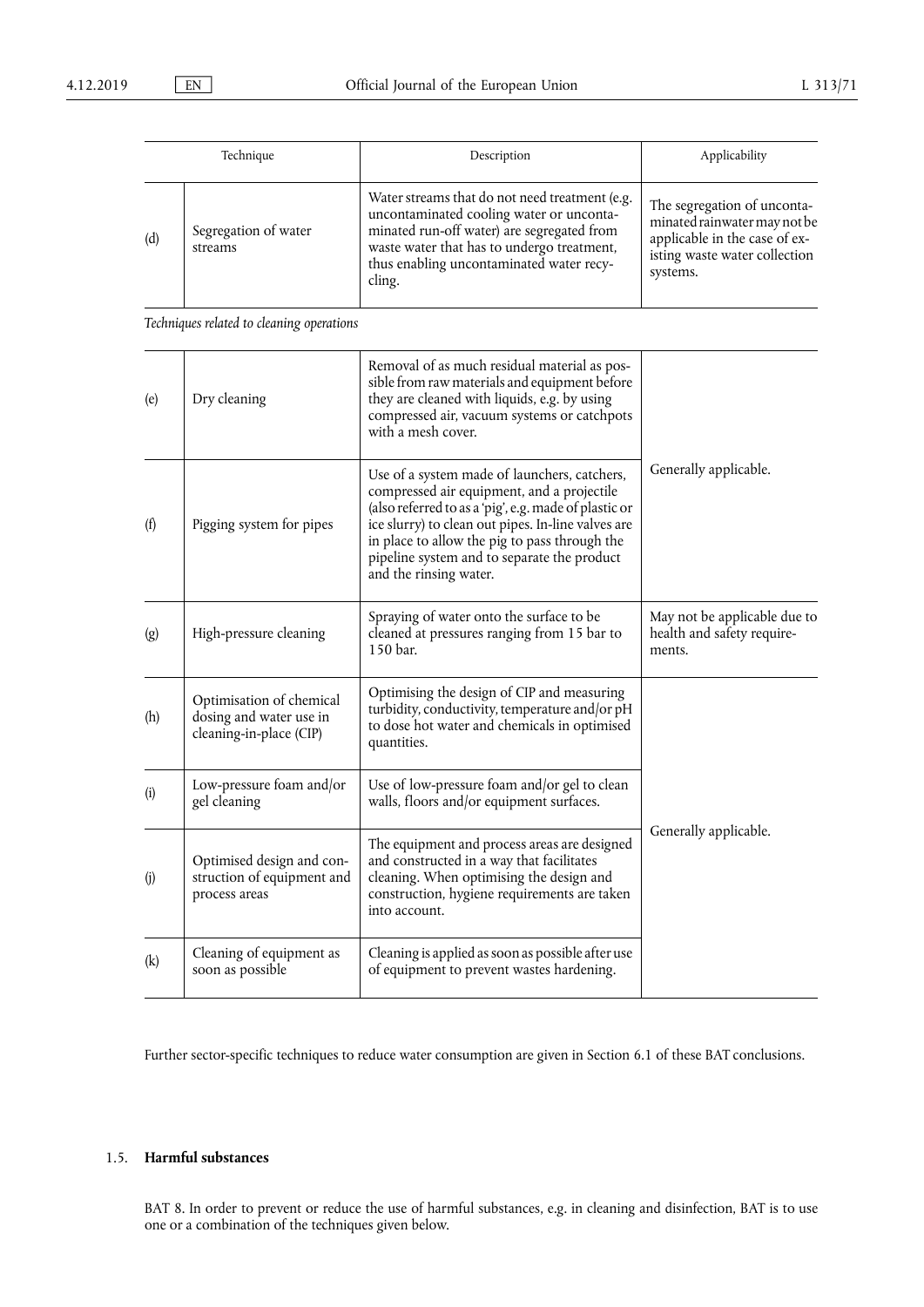| Technique |                                                                     | Description                                                                                                                                                                                                                                                                                                                                                                              |
|-----------|---------------------------------------------------------------------|------------------------------------------------------------------------------------------------------------------------------------------------------------------------------------------------------------------------------------------------------------------------------------------------------------------------------------------------------------------------------------------|
| (a)       | Proper selection of cleaning chemicals<br>and/or disinfectants      | Avoidance or minimisation of the use of cleaning chemicals and/or<br>disinfectants that are harmful to the aquatic environment, in<br>particular priority substances considered under the Water<br>Framework Directive 2000/60/EC of the European Parliament and<br>of the Council (1)<br>When selecting the substances, hygiene and food safety<br>requirements are taken into account. |
| (b)       | Reuse of cleaning chemicals in clean-<br>ing-in-place (CIP)         | Collection and reuse of cleaning chemicals in CIP. When reusing<br>cleaning chemicals, hygiene and food safety requirements are taken<br>into account.                                                                                                                                                                                                                                   |
| (c)       | Dry cleaning                                                        | See BAT 7e.                                                                                                                                                                                                                                                                                                                                                                              |
| (d)       | Optimised design and construction of<br>equipment and process areas | See BAT 7 <i>j</i> .                                                                                                                                                                                                                                                                                                                                                                     |

( 1 ) Directive 2000/60/EC of the European Parliament and of the Council of 23 October 2000 establishing a framework for Community action in the field of water policy (OJ L327, 22.12.2000, p. 1).

BAT 9. In order to prevent emissions of ozone-depleting substances and of substances with a high global warming potential from cooling and freezing, BAT is to use refrigerants without ozone depletion potential and with a low global warming potential.

### *Description*

Suitable refrigerants include water, carbon dioxide or ammonia.

### 1.6. **Resource efficiency**

BAT 10. In order to increase resource efficiency, BAT is to use one or a combination of the techniques given below.

| Technique |                                                          | Description                                                                                                                                                                                                                                                    | Applicability                                                                                                                        |
|-----------|----------------------------------------------------------|----------------------------------------------------------------------------------------------------------------------------------------------------------------------------------------------------------------------------------------------------------------|--------------------------------------------------------------------------------------------------------------------------------------|
| (a)       | Anaerobic digestion                                      | Treatment of biodegradable residues by mi-<br>croorganisms in the absence of oxygen, re-<br>sulting in biogas and digestate. The biogas is<br>used as a fuel, e.g. in a gas engine or in a boiler.<br>The digestate may be used, e.g. as a soil im-<br>prover. | May not be applicable due to<br>the quantity and/or nature of<br>the residues.                                                       |
| (b)       | Use of residues                                          | Residues are used, e.g. as animal feed.                                                                                                                                                                                                                        | May not be applicable due to<br>legal requirements.                                                                                  |
| (c)       | Separation of residues                                   | Separation of residues, e.g. using accurately<br>positioned splash protectors, screens, flaps,<br>catchpots, drip trays and troughs.                                                                                                                           | Generally applicable.                                                                                                                |
| (d)       | Recovery and reuse of resi-<br>dues from the pasteuriser | Residues from the pasteuriser are fed back to<br>the blending unit and are thereby reused as raw<br>materials.                                                                                                                                                 | Only applicable to liquid food<br>products.                                                                                          |
| (e)       | Phosphorus recovery as<br>struvite                       | See BAT 12g.                                                                                                                                                                                                                                                   | Only applicable to waste<br>water streams with a high<br>total phosphorus content<br>(e.g. above 50 mg/l) and a<br>significant flow. |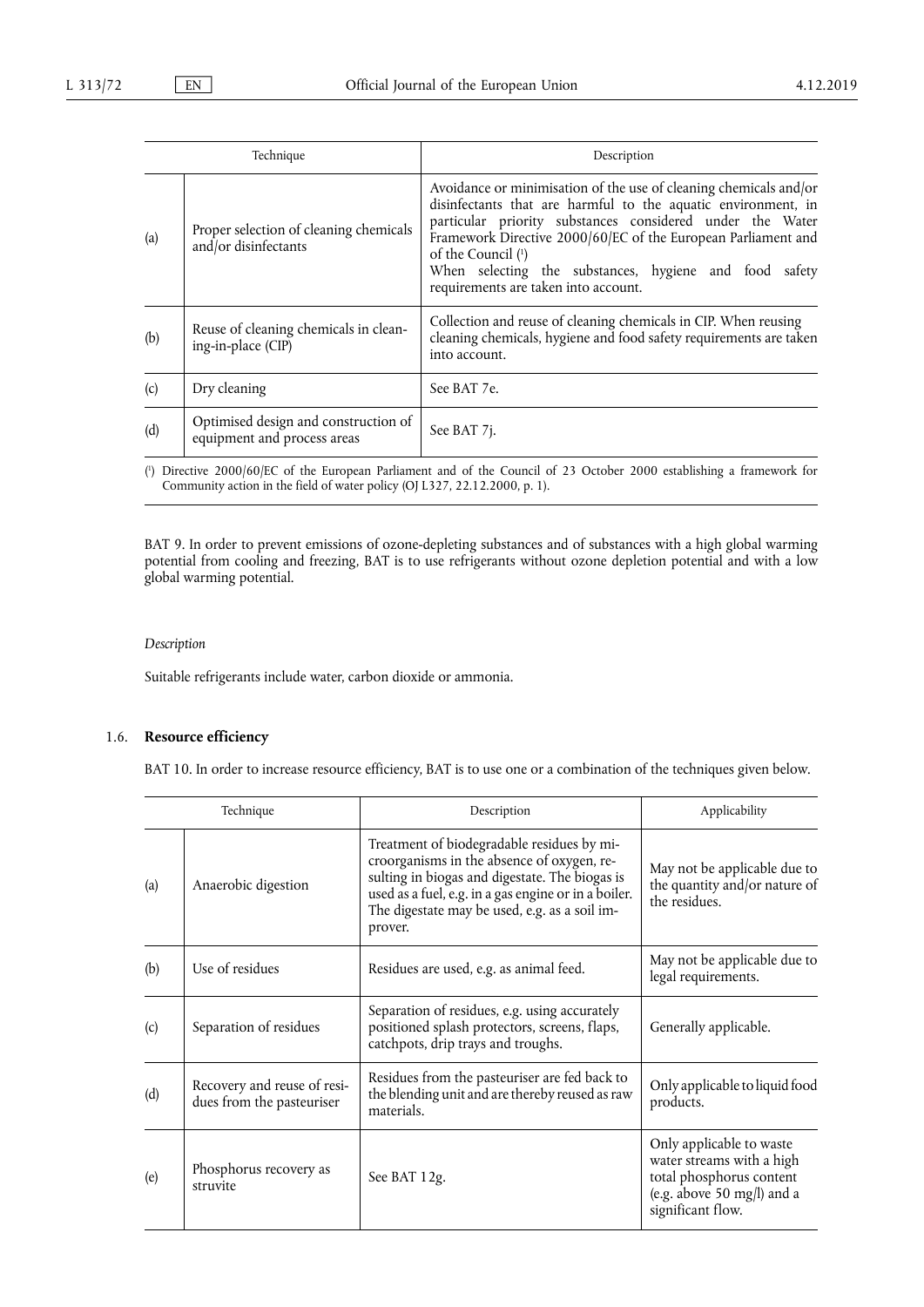|     | Technique                                | Description                                                                                                                                                | Applicability                                                                                                                                                                                                                                                                                                                                                                                                                                                                                                         |
|-----|------------------------------------------|------------------------------------------------------------------------------------------------------------------------------------------------------------|-----------------------------------------------------------------------------------------------------------------------------------------------------------------------------------------------------------------------------------------------------------------------------------------------------------------------------------------------------------------------------------------------------------------------------------------------------------------------------------------------------------------------|
| (f) | Use of waste water for land<br>spreading | After appropriate treatment, waste water is<br>used for land spreading in order to take ad-<br>vantage of the nutrient content and/or to use<br>the water. | Only applicable in the case of<br>a proven agronomic benefit, a<br>proven low level of contam-<br>ination and no negative im-<br>pact on the environment<br>(e.g. on the soil, the ground-<br>water and surface water).<br>The applicability may be re-<br>stricted due to the limited<br>availability of suitable land<br>adjacent to the installation.<br>The applicability may be re-<br>stricted by the soil and local<br>climatic conditions (e.g. in the<br>case of wet or frozen fields) or<br>by legislation. |

Further sector-specific techniques to reduce waste sent for disposal are given in Sections 3.3, 4.3 and 5.1 of these BAT conclusions.

### 1.7. **Emissions to water**

BAT 11. In order to prevent uncontrolled emissions to water, BAT is to provide an appropriate buffer storage capacity for waste water.

#### *Description*

The appropriate buffer storage capacity is determined by a risk assessment (taking into account the nature of the pollutant(s), the effects of these pollutants on further waste water treatment, the receiving environment, etc.).

The waste water from this buffer storage is discharged after appropriate measures are taken (e.g. monitoring, treatment, reuse).

#### *Applicability*

For existing plants, the technique may not be applicable due to lack of space and/or due to the layout of the waste water collection system.

BAT 12. In order to reduce emissions to water, BAT is to use an appropriate combination of the techniques given below.

|  | Fechnique | Typical pollutants targeted | plicability |
|--|-----------|-----------------------------|-------------|
|--|-----------|-----------------------------|-------------|

*Preliminary, primary and general treatment* 

| (a) | Equalisation                                                                                                      | All pollutants                                |                       |
|-----|-------------------------------------------------------------------------------------------------------------------|-----------------------------------------------|-----------------------|
| (b) | Neutralisation                                                                                                    | Acids, alkalis                                | Generally applicable. |
| (c) | Physical separation, e.g. screens, sieves,<br>grit separators, oil/fat separators, or<br>primary settlement tanks | Gross solids, suspended solids,<br>oil/grease |                       |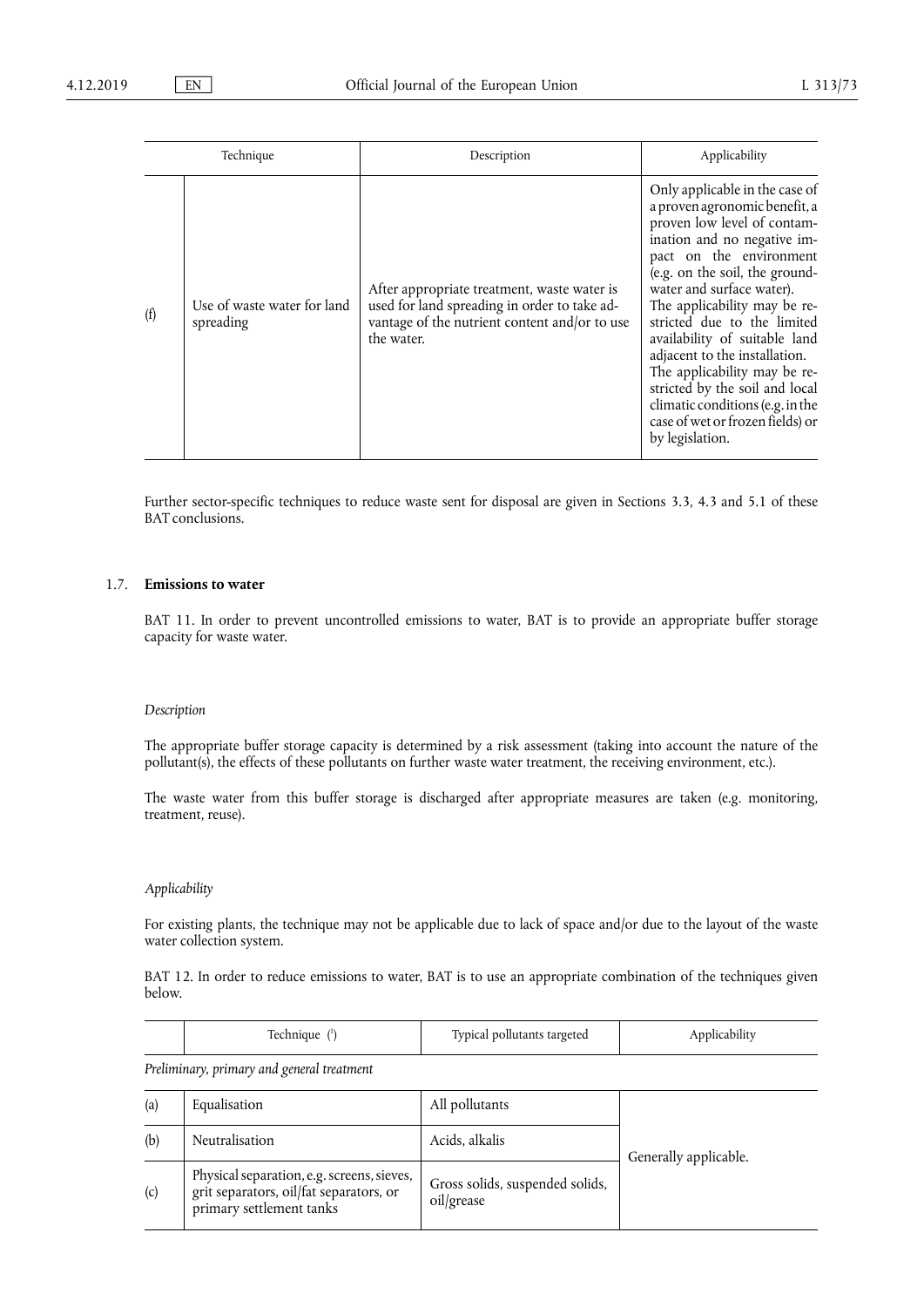|     | Technique (1)                                                                                                                                                                                                            | Typical pollutants targeted          | Applicability                                                                                                                                                                                                                        |
|-----|--------------------------------------------------------------------------------------------------------------------------------------------------------------------------------------------------------------------------|--------------------------------------|--------------------------------------------------------------------------------------------------------------------------------------------------------------------------------------------------------------------------------------|
|     | Aerobic and/or anaerobic treatment (secondary treatment)                                                                                                                                                                 |                                      |                                                                                                                                                                                                                                      |
| (d) | Aerobic and/or anaerobic treatment<br>(secondary treatment), e.g. activated<br>sludge process, aerobic lagoon, upflow<br>anaerobic sludge blanket (UASB) pro-<br>cess, anaerobic contact process,<br>membrane bioreactor | Biodegradable organic com-<br>pounds | Generally applicable.                                                                                                                                                                                                                |
|     | Nitrogen removal                                                                                                                                                                                                         |                                      |                                                                                                                                                                                                                                      |
| (e) | Nitrification and/or denitrification                                                                                                                                                                                     | Total nitrogen, ammonium/<br>ammonia | Nitrification may not be applic-<br>able in the case of high chloride<br>concentrations (e.g. above 10 g/l).<br>Nitrification may not be applic-<br>able when the temperature of the<br>waste water is low (e.g. below 12°<br>$C$ ). |
| (f) | Partial nitritation - Anaerobic am-<br>monium oxidation                                                                                                                                                                  |                                      | May not be applicable when the<br>temperature of the waste water is<br>low.                                                                                                                                                          |
|     | Phosphorus recovery and/or removal                                                                                                                                                                                       |                                      |                                                                                                                                                                                                                                      |
| (g) | Phosphorus recovery as struvite                                                                                                                                                                                          |                                      | Only applicable to waste water<br>streams with a high total phos-<br>phorus content (e.g. above 50<br>mg/l) and a significant flow.                                                                                                  |
| (h) | Precipitation                                                                                                                                                                                                            | Total phosphorus<br>Suspended solids |                                                                                                                                                                                                                                      |
| (i) | Enhanced biological phosphorus re-<br>moval                                                                                                                                                                              |                                      | Generally applicable.                                                                                                                                                                                                                |
|     | Final solids removal                                                                                                                                                                                                     |                                      |                                                                                                                                                                                                                                      |
| (j) | Coagulation and flocculation                                                                                                                                                                                             |                                      |                                                                                                                                                                                                                                      |
| (k) | Sedimentation                                                                                                                                                                                                            |                                      |                                                                                                                                                                                                                                      |
| (1) | Filtration (e.g. sand filtration, micro-<br>filtration, ultrafiltration)                                                                                                                                                 |                                      | Generally applicable.                                                                                                                                                                                                                |
| (m) | Flotation                                                                                                                                                                                                                |                                      |                                                                                                                                                                                                                                      |
|     | $(1)$ The descriptions of the techniques are given in Section 14.1.                                                                                                                                                      |                                      |                                                                                                                                                                                                                                      |

The BAT-associated emission levels (BAT-AELs) for emissions to water given in Table 1 apply to direct emissions to a receiving water body.

The BAT-AELs apply at the point where the emission leaves the installation.

### *Table 1*

## **BAT-associated emission levels (BAT-AELs) for direct emissions to a receiving water body**

| Parameter                            | BAT-AEL $(1)$ $(2)$ (daily average) |
|--------------------------------------|-------------------------------------|
| Chemical oxygen demand (COD) (3) (4) | 25-100 mg/l $(5)$                   |
| Total suspended solids (TSS)         | 4-50 mg/l $(6)$                     |
| Total nitrogen (TN)                  | 2-20 mg/l $(')$ $(')$               |
| Total phosphorus (TP)                | $0,2-2$ mg/l $(°)$                  |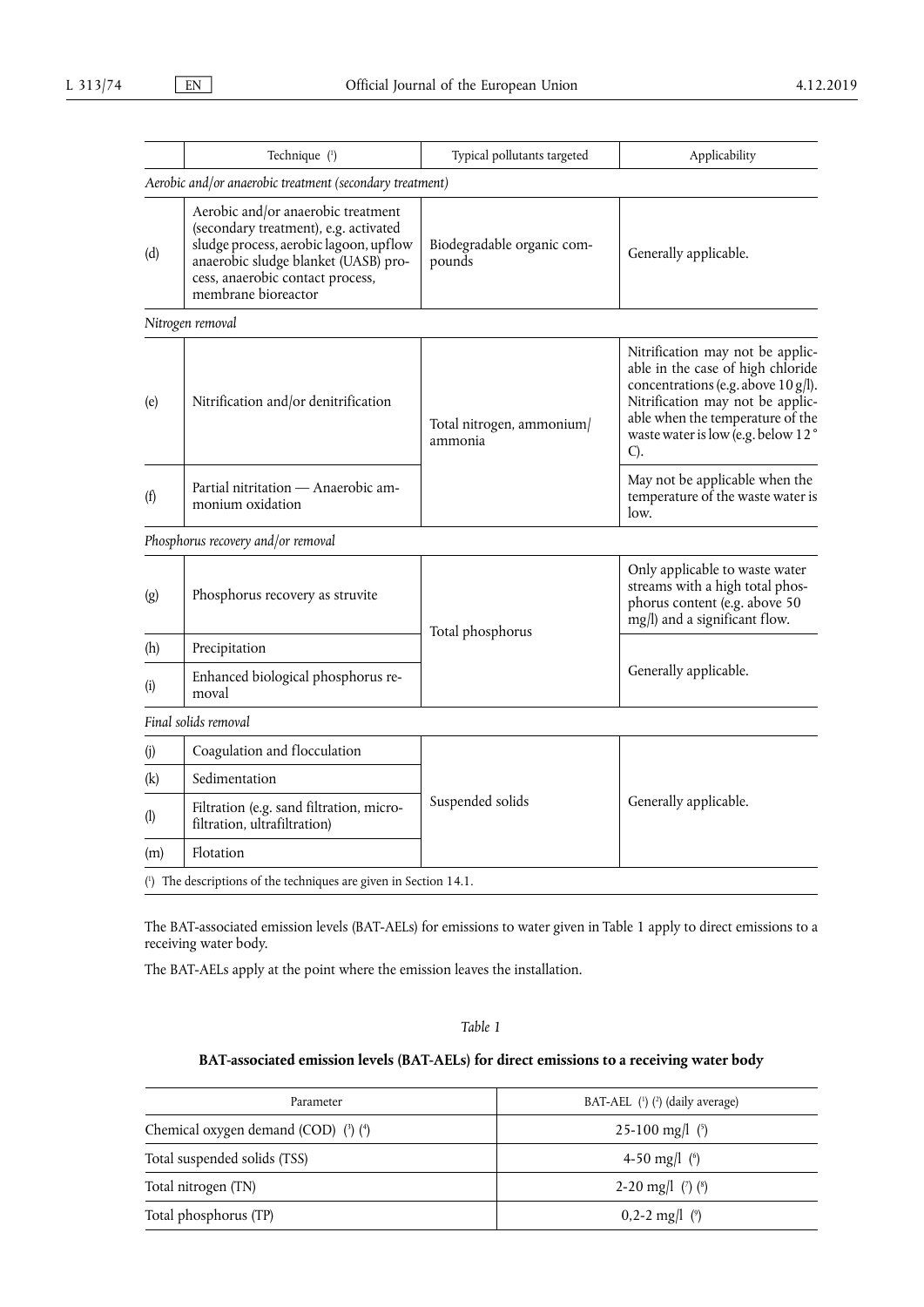- ( 1 ) The BAT-AELs do not apply to emissions from grain milling, green fodder processing, and the production of dry pet food and compound feed.
- ( 2 ) The BAT-AELs may not apply to the production of citric acid or yeast.
- ( 3 ) No BAT-AEL applies for biochemical oxygen demand (BOD). As an indication, the yearly average BOD5 level in the effluent from a biological waste water treatment plant will generally be  $\leq 20$  mg/l.
- ( 4 ) The BAT-AEL for COD may be replaced by a BAT-AEL for TOC. The correlation between COD and TOC is determined on a case-by-case basis. The BAT-AEL for TOC is the preferred option because TOC monitoring does not rely on the use of very toxic compounds.
- ( 5 ) The upper end of the range is:
	- $-125$  mg/l for dairies;
	- 120 mg/l for fruit and vegetable installations;
	- 200 mg/l for oilseed processing and vegetable oil refining installations;
	- 185 mg/l for starch production installations;
	- 155 mg/l for sugar manufacturing installations;as daily averages only if the abatement efficiency is ≥ 95 % as a yearly average or as an average over the production period.
- ( 6 ) The lower end of the range is typically achieved when using filtration (e.g. sand filtration, microfiltration, membrane bioreactor), while the upper end of the range is typically achieved when using sedimentation only.
- ( 7 ) The upper end of the range is 30 mg/l as a daily average only if the abatement efficiency is ≥ 80 % as a yearly average or as an average over the production period.
- ( 8 ) The BAT-AEL may not apply when the temperature of the waste water is low (e.g. below 12 °C) for prolonged periods.
- ( 9 ) The upper end of the range is:
	- $-4$  mg/l for dairies and starch installations producing modified and/or hydrolysed starch;
	- 5 mg/l for fruit and vegetable installations;
	- 10 mg/l for oilseed processing and vegetable oil refining installations carrying out soap-stock splitting;as daily averages only if the abatement efficiency is ≥ 95 % as a yearly average or as an average over the production period.

The associated monitoring is given in BAT 4.

#### 1.8. **Noise**

BAT 13. In order to prevent or, where that is not practicable, to reduce noise emissions, BAT is to set up, implement and regularly review a noise management plan, as part of the environmental management system (see BAT 1), that includes all of the following elements:

- a protocol containing actions and timelines;
- a protocol for conducting noise emissions monitoring;
- a protocol for response to identified noise events, e.g. complaints;
- a noise reduction programme designed to identify the source(s), to measure/estimate noise and vibration exposure, to characterise the contributions of the sources and to implement prevention and/or reduction measures.

#### *Applicability*

BAT 13 is only applicable to cases where a noise nuisance at sensitive receptors is expected and/or has been substantiated.

BAT 14. In order to prevent or, where that is not practicable, to reduce noise emissions, BAT is to use one or a combination of the techniques given below.

|     | Technique                                               | Description                                                                                                                                                                                  | Applicability                                                                                                                                                     |
|-----|---------------------------------------------------------|----------------------------------------------------------------------------------------------------------------------------------------------------------------------------------------------|-------------------------------------------------------------------------------------------------------------------------------------------------------------------|
| (a) | Appropriate loca-<br>tion of equipment<br>and buildings | Noise levels can be reduced by increasing the<br>distance between the emitter and the receiver,<br>by using buildings as noise screens and by re-<br>locating buildings' exits or entrances. | For existing plants, the relocation of<br>equipment and buildings' exits or<br>entrances may not be applicable due<br>to lack of space and/or excessive<br>costs. |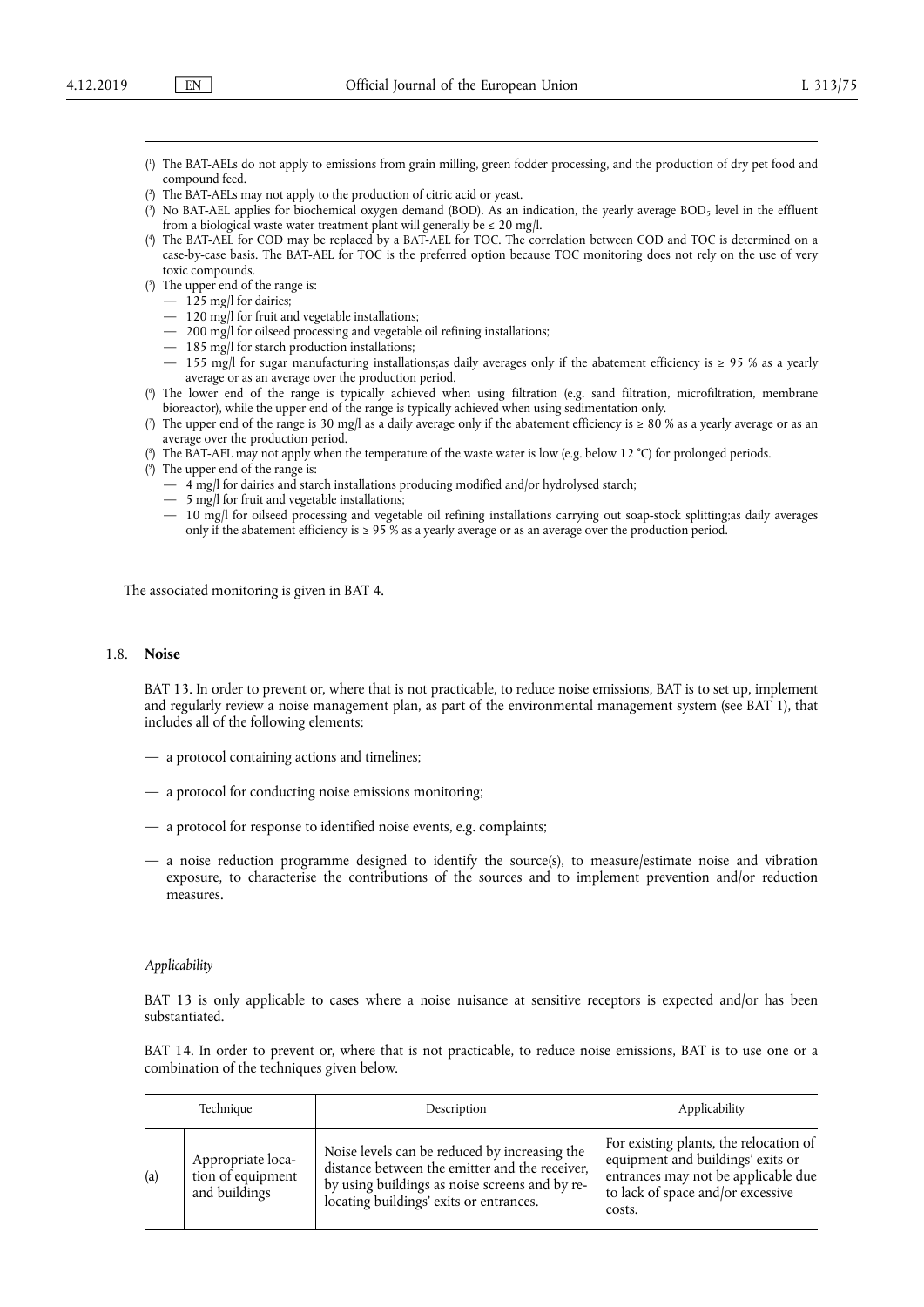|     | Technique                  | Description                                                                                                                                                                                                                                                                                                                                                   | Applicability                                                                                                                                                                                                          |
|-----|----------------------------|---------------------------------------------------------------------------------------------------------------------------------------------------------------------------------------------------------------------------------------------------------------------------------------------------------------------------------------------------------------|------------------------------------------------------------------------------------------------------------------------------------------------------------------------------------------------------------------------|
| (b) | Operational mea-<br>sures  | These include:<br>improved inspection and maintenance of<br>(i)<br>equipment;<br>closing of doors and windows of enclosed<br>(ii)<br>areas, if possible;<br>(iii) equipment operation by experienced<br>staff:<br>(iv) avoidance of noisy activities at night, if<br>possible;<br>provisions for noise control, e.g. during<br>(v)<br>maintenance activities. | Generally applicable.                                                                                                                                                                                                  |
| (c) | Low-noise equip-<br>ment   | This includes low-noise compressors, pumps<br>and fans.                                                                                                                                                                                                                                                                                                       |                                                                                                                                                                                                                        |
| (d) | Noise control<br>equipment | This includes:<br>noise reducers:<br>(i)<br>(ii) insulation of equipment;<br>(iii) enclosure of noisy equipment;<br>soundproofing of buildings.<br>(iv)                                                                                                                                                                                                       | May not be applicable to existing<br>plants due to lack of space.                                                                                                                                                      |
| (e) | Noise abatement            | Inserting obstacles between emitters and re-<br>ceivers (e.g. protection walls, embankments<br>and buildings).                                                                                                                                                                                                                                                | Applicable only to existing plants, as<br>the design of new plants should make<br>this technique unnecessary. For ex-<br>isting plants, the insertion of obsta-<br>cles may not be applicable due to lack<br>of space. |

### 1.9. **Odour**

BAT 15. In order to prevent or, where that is not practicable, to reduce odour emissions, BAT is to set up, implement and regularly review an odour management plan, as part of the environmental management system (see BAT 1), that includes all of the following elements:

- A protocol containing actions and timelines.
- A protocol for conducting odour monitoring. It may be complemented by measurement/estimation of odour exposure or estimation of odour impact.
- A protocol for response to identified odour incidents, e.g. complaints.
- An odour prevention and reduction programme designed to identify the source(s); to measure/estimate odour exposure; to characterise the contributions of the sources; and to implement prevention and/or reduction measures.

### *Applicability*

BAT 15 is only applicable to cases where an odour nuisance at sensitive receptors is expected and/or has been substantiated.

2. BAT CONCLUSIONS FOR ANIMAL FEED

The BAT conclusions presented in this section apply to animal feed. They apply in addition to the general BAT conclusions given in Section 1.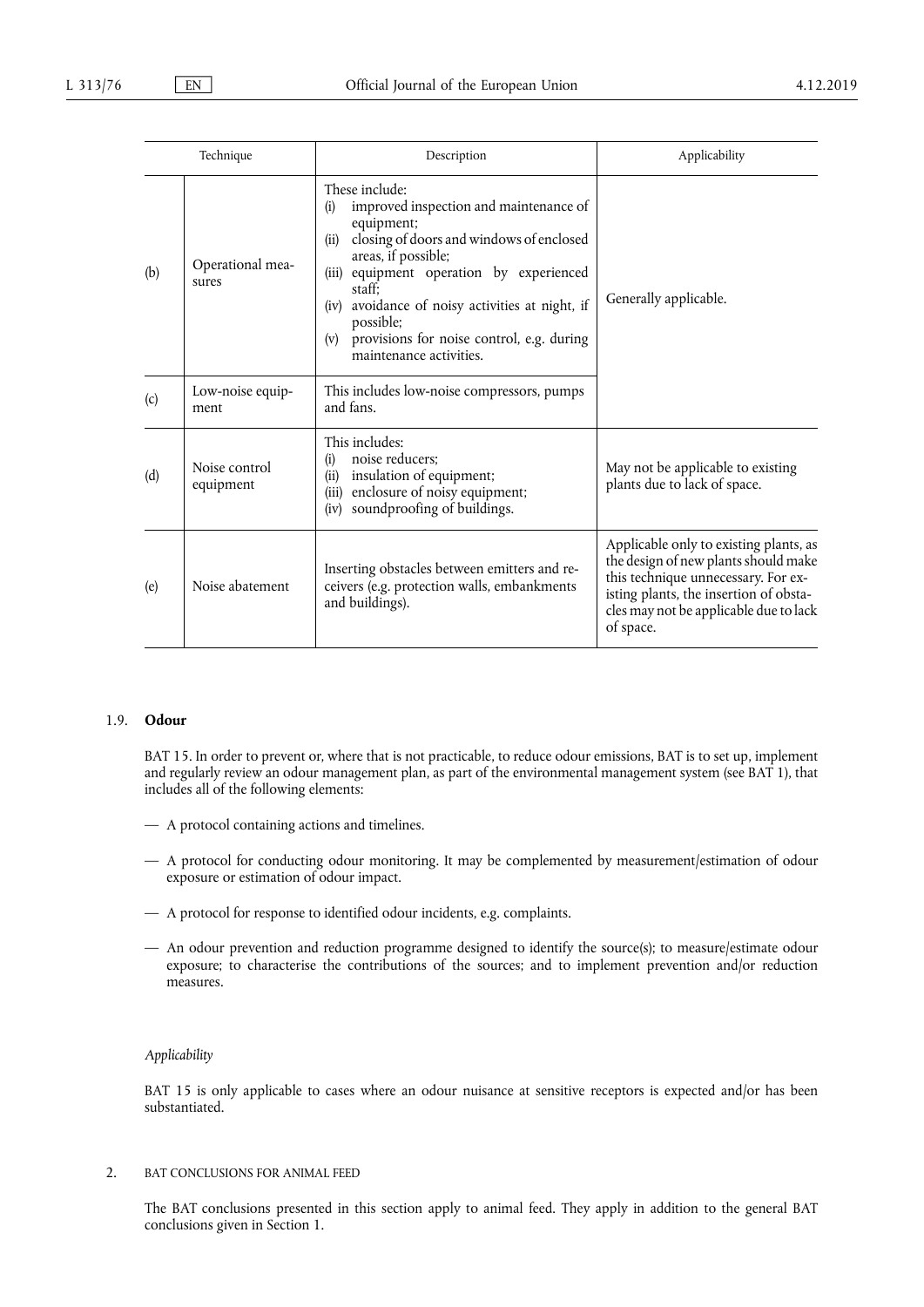#### 2.1. **Energy efficiency**

#### 2.1.1. *Compound feed/Pet food*

General techniques to increase energy efficiency are given in Section 1.3 of these BAT conclusions. Indicative environmental performance levels are presented in the table below.

*Table 2* 

#### **Indicative environmental performance levels for specific energy consumption**

| Product       | Unit                  | Specific energy consumption<br>(yearly average) |  |
|---------------|-----------------------|-------------------------------------------------|--|
| Compound feed | MWh/tonne of products | $0,01-0,10$ (1) (2) (3)                         |  |
| Dry pet food  |                       | $0,39-0,50$                                     |  |
| Wet pet food  |                       | $0,33-0,85$                                     |  |

( 1 ) The lower end of the range can be achieved when pelleting is not applied.

( 2 ) The specific energy consumption level may not apply when fish and other aquatic animals are used as raw material.

( 3 ) The upper end of the range is 0,12 MWh/tonne of products for installations located in cold climates and/or when heat treatment is used for Salmonella decontamination.

#### 2.1.2. *Green fodder*

BAT 16. In order to increase energy efficiency in green fodder processing, BAT is to use an appropriate combination of the techniques specified in BAT 6 and of the techniques given below.

| Technique |                                                                                               | Description                                                                                                                 | Applicability                                     |
|-----------|-----------------------------------------------------------------------------------------------|-----------------------------------------------------------------------------------------------------------------------------|---------------------------------------------------|
| (a)       | Use of fodder that has been predried (e.g. by<br>Use of predried fodder<br>flat pre-wilting). |                                                                                                                             | Not applicable in the case of<br>the wet process. |
| (b)       | Recycling of waste gas from<br>the dryer                                                      | Injection of the waste gas from the cyclone into<br>the burner of the dryer.                                                |                                                   |
| (c)       | Use of waste heat for pre-<br>drying                                                          | The heat of the outlet steam from the high-<br>temperature dryers is used for predrying part<br>or all of the green fodder. | Generally applicable.                             |

#### 2.2. **Water consumption and waste water discharge**

General techniques to reduce water consumption and the volume of waste water discharged are given in Section 1.4 of these BAT conclusions. The indicative environmental performance level is presented in the table below.

*Table 3* 

### **Indicative environmental performance level for specific waste water discharge**

| Product      | Unit                     | Specific waste water discharge<br>(yearly average) |
|--------------|--------------------------|----------------------------------------------------|
| Wet pet food | $m^3$ /tonne of products | $1.3 - 2.4$                                        |

### 2.3. **Emissions to air**

BAT 17. In order to reduce channelled dust emissions to air, BAT is to use one of the techniques given below.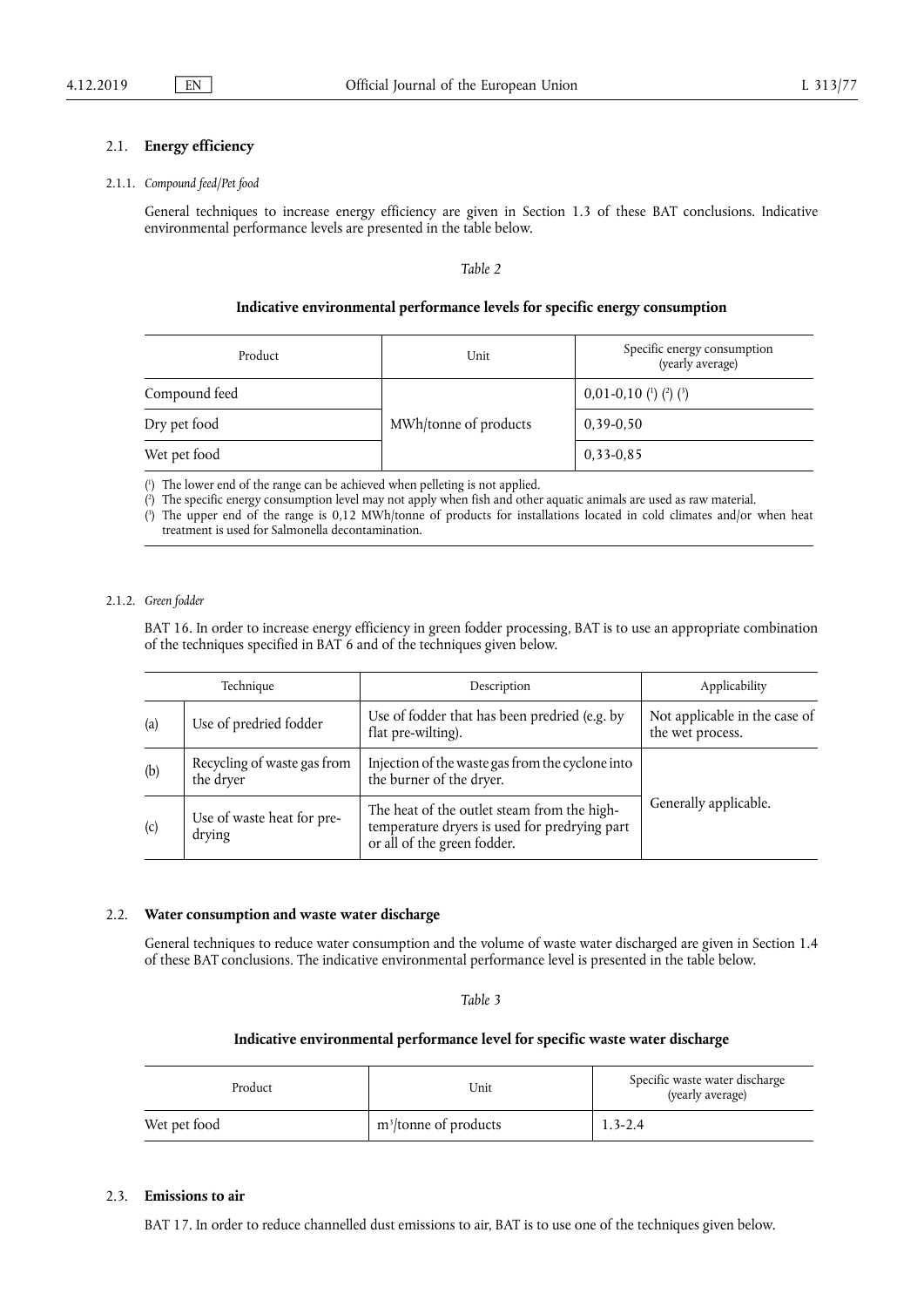|    | Technique  | Description       | Applicability                                             |
|----|------------|-------------------|-----------------------------------------------------------|
| a  | Bag filter | See Section 14.2. | May not be applicable to the abatement of sticky<br>dust. |
| b. | Cyclone    |                   | Generally applicable.                                     |

### **BAT-associated emission levels (BAT-AELs) for channelled dust emissions to air from grinding and pellet cooling in compound feed manufacture**

| Parameter | Specific process | Unit               | <b>BAT-AEL</b><br>(average over the sampling period) |                 |
|-----------|------------------|--------------------|------------------------------------------------------|-----------------|
|           |                  |                    | New plants                                           | Existing plants |
| Dust      | Grinding         |                    | $< 2-5$                                              | $< 2-10$        |
|           | Pellet cooling   | mg/Nm <sup>3</sup> | $< 2 - 20$                                           |                 |

The associated monitoring is given in BAT 5.

### 3. BAT CONCLUSIONS FOR BREWING

The BAT conclusions presented in this section apply to brewing. They apply in addition to the general BAT conclusions given in Section 1.

### 3.1. **Energy efficiency**

BAT 18. In order to increase energy efficiency, BAT is to use an appropriate combination of the techniques specified in BAT 6 and of the techniques given below.

| Technique |                                                         | Description                                                                                                                                                   | Applicability                                               |
|-----------|---------------------------------------------------------|---------------------------------------------------------------------------------------------------------------------------------------------------------------|-------------------------------------------------------------|
| (a)       | Mashing-in at higher tem-<br>peratures                  | The mashing-in of the grain is carried out at<br>temperatures of approximately 60 °C, which<br>reduces the use of cold water.                                 |                                                             |
| (b)       | Decrease of the evaporation<br>rate during wort boiling | The evaporation rate can be reduced from 10<br>% down to approximately 4 % per hour (e.g. by<br>two-phase boiling systems, dynamic low-<br>pressure boiling). | May not be applicable due to<br>the product specifications. |
| (c)       | Increase of the degree of<br>high-gravity brewing       | Production of concentrated wort, which re-<br>duces its volume and thereby saves energy.                                                                      |                                                             |

*Table 5* 

### **Indicative environmental performance level for specific energy consumption**

| Unit               | Specific energy consumption<br>(yearly average) |
|--------------------|-------------------------------------------------|
| MWh/hl of products | $0.02 - 0.05$                                   |

### 3.2. **Water consumption and waste water discharge**

General techniques to reduce water consumption and the volume of waste water discharged are given in Section 1.4 of these BAT conclusions. The indicative environmental performance level is presented in the table below.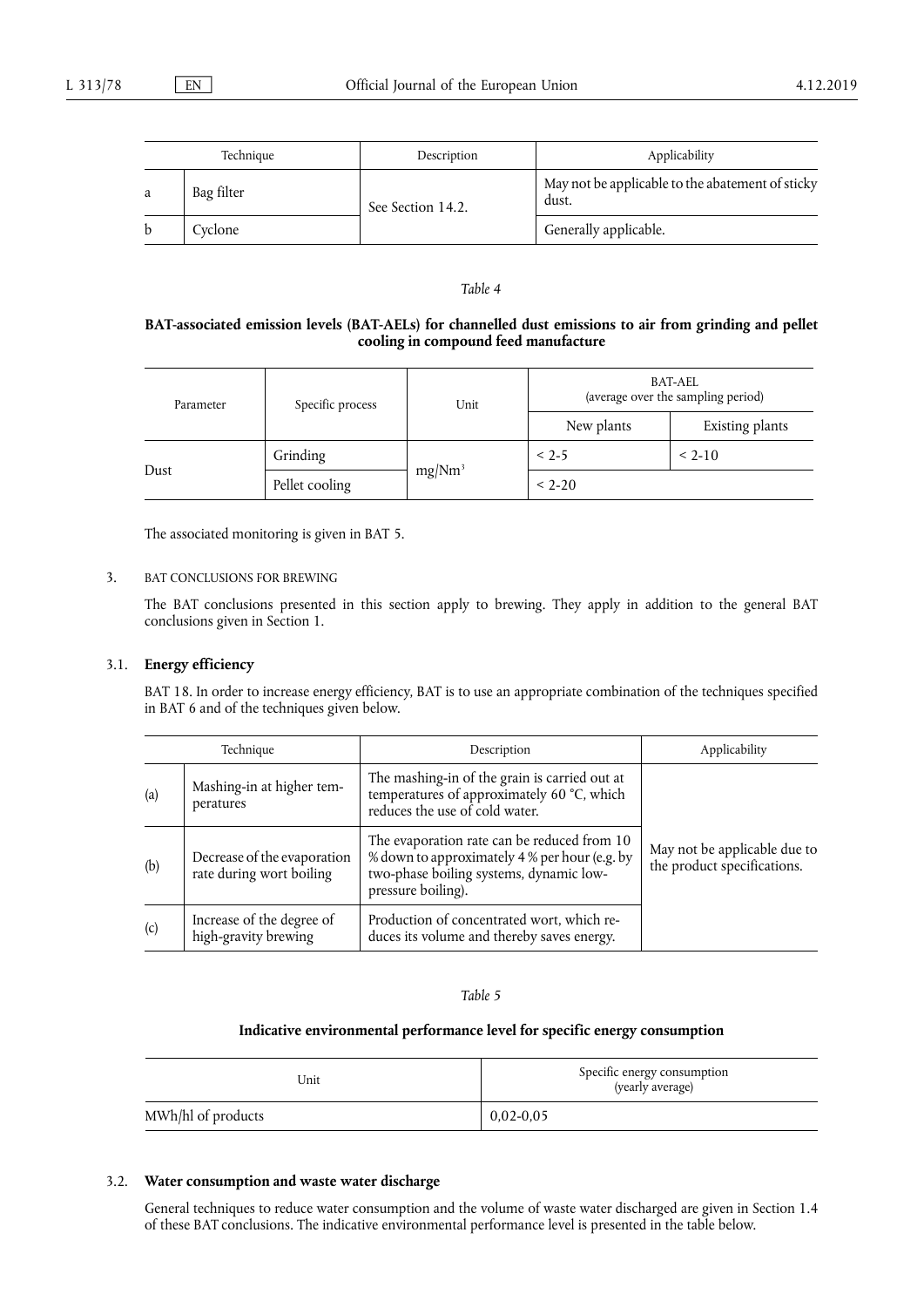### **Indicative environmental performance level for specific waste water discharge**

| Unit                  | Specific waste water discharge<br>(yearly average) |
|-----------------------|----------------------------------------------------|
| $m^3$ /hl of products | $0,15-0,50$                                        |

### 3.3. **Waste**

BAT 19. In order to reduce the quantity of waste sent for disposal, BAT is to use one or both of the techniques given below.

| Technique |                                                          | Description                                                                                                                                                                                                                                                                                             |
|-----------|----------------------------------------------------------|---------------------------------------------------------------------------------------------------------------------------------------------------------------------------------------------------------------------------------------------------------------------------------------------------------|
| (a)       | Recovery and (re)use of<br>yeast after fermenta-<br>tion | After fermentation, yeast is collected and can be partially reused in the<br>fermentation process and/or may be further used for multiple purposes, e.g. as<br>animal feed, in the pharmaceutical industry, as a food ingredient, in an anaerobic<br>waste water treatment plant for biogas production. |
| (b)       | Recovery and (re)use of<br>natural filter material       | After chemical, enzymatic or thermal treatment, natural filter material (e.g.<br>diatomaceous earth) may be partially reused in the filtration process. Natural filter<br>material can also be used, e.g. as a soil improver.                                                                           |

### 3.4. **Emissions to air**

BAT 20. In order to reduce channelled dust emissions to air, BAT is to use a bag filter or both a cyclone and a bag filter.

*Description* 

See Section 14.2.

#### *Table 7*

### **BAT-associated emission levels (BAT-AELs) for channelled dust emissions to air from handling and processing of malt and adjuncts**

| Parameter | Unit               | BAT-AEL<br>(average over the sampling period) |                 |  |
|-----------|--------------------|-----------------------------------------------|-----------------|--|
|           |                    | New plants                                    | Existing plants |  |
| Dust      | mg/Nm <sup>3</sup> | $< 2 - 5$                                     | $< 2-10$        |  |

The associated monitoring is given in BAT 5.

### 4. BAT CONCLUSIONS FOR DAIRIES

The BAT conclusions presented in this section apply to dairies. They apply in addition to the general BAT conclusions given in Section 1.

### 4.1. **Energy efficiency**

BAT 21. In order to increase energy efficiency, BAT is to use an appropriate combination of the techniques specified in BAT 6 and of the techniques given below.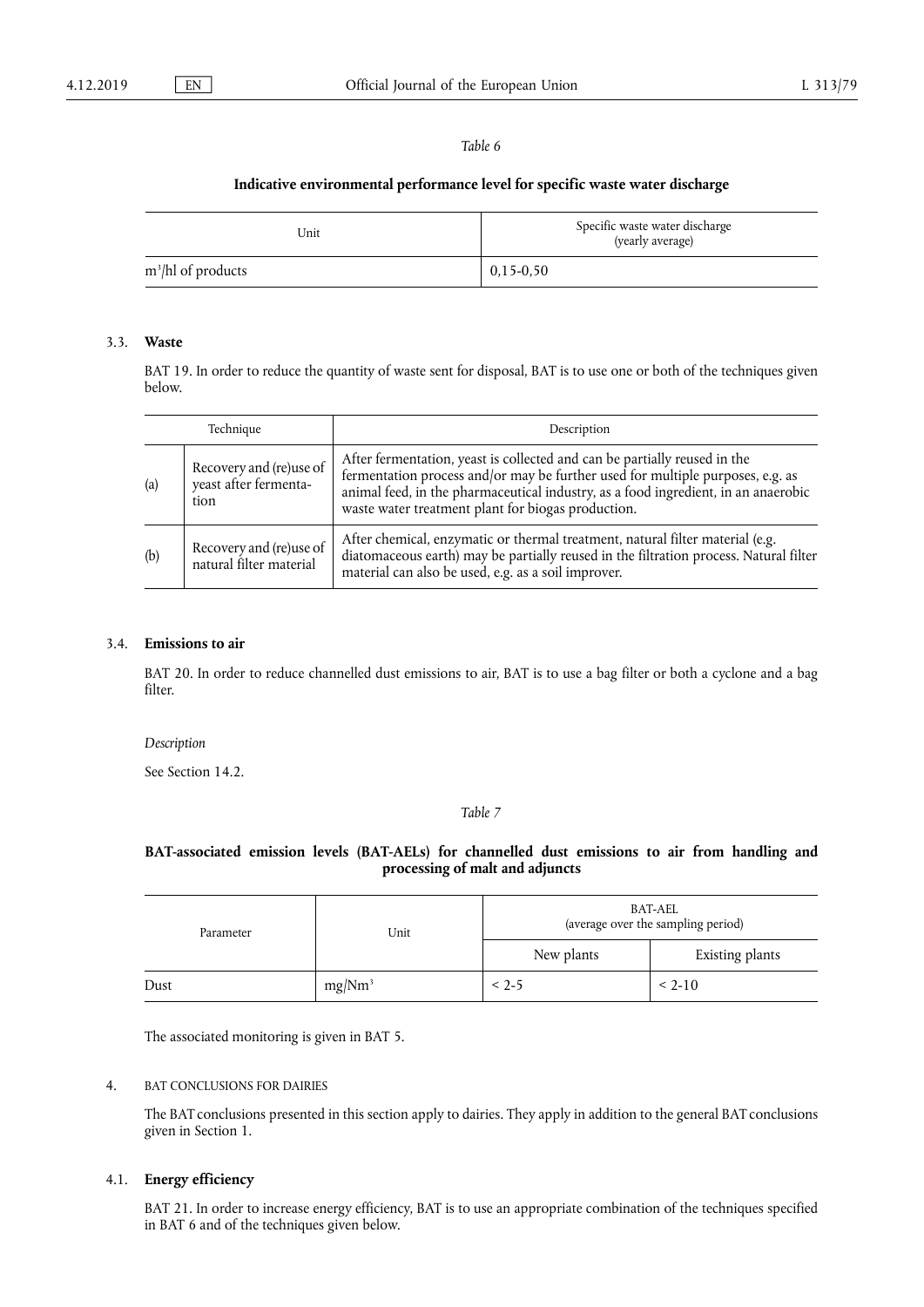| Technique |                                                                                                  | Description                                                                                                                                                                             |
|-----------|--------------------------------------------------------------------------------------------------|-----------------------------------------------------------------------------------------------------------------------------------------------------------------------------------------|
| (a)       | Partial milk homoge-<br>nisation                                                                 | The cream is homogenised together with a small proportion of skimmed milk. The<br>size of the homogeniser can be significantly reduced, leading to energy savings.                      |
| (b)       | Energy-efficient<br>homogeniser                                                                  | The homogeniser's working pressure is reduced through optimised design and thus<br>the associated electrical energy needed to drive the system is also reduced.                         |
| (c)       | Use of continuous<br>pasteurisers                                                                | Flow-through heat exchangers are used (e.g. tubular, plate and frame). The<br>pasteurisation time is much shorter than that of batch systems.                                           |
| (d)       | Regenerative heat ex-<br>change in pasteurisa-<br>tion                                           | The incoming milk is preheated by the hot milk leaving the pasteurisation section.                                                                                                      |
| (e)       | Ultra-high-tempera-<br>ture (UHT) processing<br>of milk without inter-<br>mediate pasteurisation | UHT milk is produced in one step from raw milk, thus avoiding the energy needed<br>for pasteurisation.                                                                                  |
| (f)       | Multi-stage drying in<br>powder production                                                       | A spray-drying process is used in combination with a downstream dryer, e.g.<br>fluidised bed dryer.                                                                                     |
| (g)       | Precooling of ice-water                                                                          | When ice-water is used, the returning ice-water is precooled (e.g. with a plate heat<br>exchanger), prior to final cooling in an accumulating ice-water tank with a coil<br>evaporator. |

### **Indicative environmental performance levels for specific energy consumption**

| Main product (at least 80 % of the production)                                                       | Unit                       | Specific energy consumption (yearly average) |
|------------------------------------------------------------------------------------------------------|----------------------------|----------------------------------------------|
| Market milk                                                                                          |                            | $0,1-0,6$                                    |
| Cheese                                                                                               | MWh/tonne of raw materials | $0,10-0,22$ (1)                              |
| Powder                                                                                               |                            | $0, 2 - 0, 5$                                |
| Fermented milk                                                                                       |                            | $0, 2 - 1, 6$                                |
| (1) The specific energy consumption level may not apply when raw materials other than milk are used. |                            |                                              |

### 4.2. **Water consumption and waste water discharge**

General techniques to reduce water consumption and the volume of waste water discharged are given in Section 1.4 of these BAT conclusions. Indicative environmental performance levels are presented in the table below.

### *Table 9*

### **Indicative environmental performance levels for specific waste water discharge**

| Main product (at least 80 % of the production) | Unit                                   | Specific waste water discharge (yearly<br>average) |
|------------------------------------------------|----------------------------------------|----------------------------------------------------|
| Market milk                                    |                                        | $0, 3 - 3, 0$                                      |
| Cheese                                         | m <sup>3</sup> /tonne of raw materials | $0,75-2,5$                                         |
| Powder                                         |                                        | $1,2-2,7$                                          |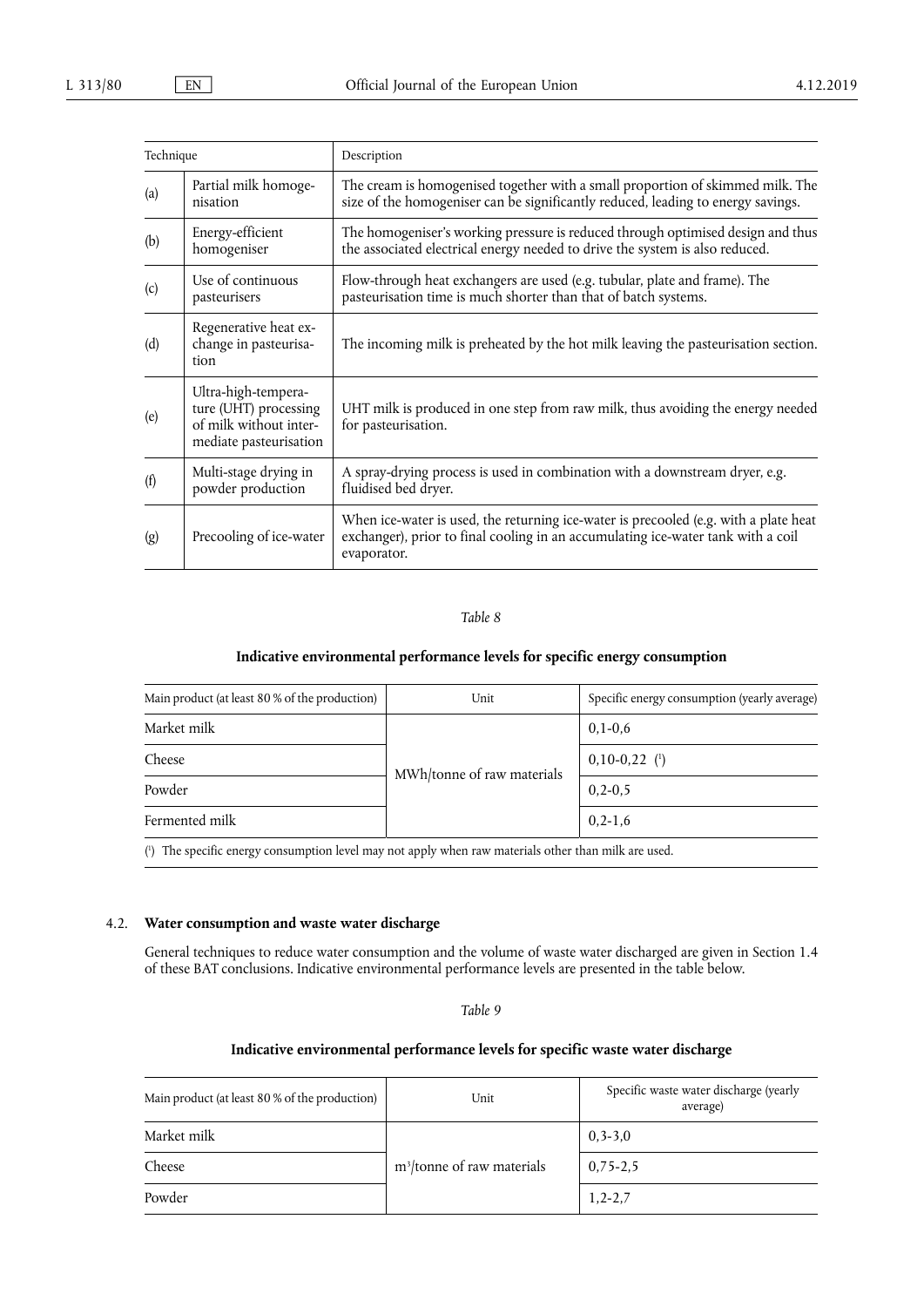## 4.3. **Waste**

BAT 22. In order to reduce the quantity of waste sent for disposal, BAT is to use one or a combination of the techniques given below.

|     | Technique                                                    | Description                                                                                                                                                                                                                                                                                                       |
|-----|--------------------------------------------------------------|-------------------------------------------------------------------------------------------------------------------------------------------------------------------------------------------------------------------------------------------------------------------------------------------------------------------|
|     | Techniques related to the use of centrifuges                 |                                                                                                                                                                                                                                                                                                                   |
| (a) | Optimised operation<br>of centrifuges                        | Operation of centrifuges according to their specifications to minimise the rejection<br>of product.                                                                                                                                                                                                               |
|     | Techniques related to butter production                      |                                                                                                                                                                                                                                                                                                                   |
| (b) | Rinsing of the cream<br>heater with skimmed<br>milk or water | Rinsing of the cream heater with skimmed milk or water which is then recovered<br>and reused, before the cleaning operations.                                                                                                                                                                                     |
|     | Techniques related to ice cream production                   |                                                                                                                                                                                                                                                                                                                   |
| (c) | Continuous freezing of<br>ice cream                          | Continuous freezing of ice cream using optimised start-up procedures and control<br>loops that reduce the frequency of stoppages.                                                                                                                                                                                 |
|     | Techniques related to cheese production                      |                                                                                                                                                                                                                                                                                                                   |
| (d) | Minimisation of the<br>generation of acid<br>whey            | Whey from the manufacture of acid-type cheeses (e.g. cottage cheese, quark and<br>mozzarella) is processed as quickly as possible to reduce the formation of lactic<br>acid.                                                                                                                                      |
| (e) | Recovery and use of<br>whey                                  | Whey is recovered (if necessary using techniques such as evaporation or membrane<br>filtration) and used, e.g. to produce whey powder, demineralised whey powder,<br>whey protein concentrates or lactose. Whey and whey concentrates can also be<br>used as animal feed or as a carbon source in a biogas plant. |

### 4.4. **Emissions to air**

BAT 23. In order to reduce channelled dust emissions to air from drying, BAT is to use one or a combination of the techniques given below.

|     | Technique    | Description       | Applicability                                             |
|-----|--------------|-------------------|-----------------------------------------------------------|
| (a) | Bag filter   | See Section 14.2. | May not be applicable to the abatement of sticky<br>dust. |
| (b) | Cyclone      |                   |                                                           |
| (c) | Wet scrubber |                   | Generally applicable.                                     |

*Table 10* 

## **BAT-associated emission level (BAT-AEL) for channelled dust emissions to air from drying**

| Parameter | 'Jnit              | BAT-AEL (average over the sampling period) |
|-----------|--------------------|--------------------------------------------|
| Dust      | mg/Nm <sup>3</sup> | $< 2 - 10$ ( <sup>1</sup> )                |

( $\beta$ ) The upper end of the range is 20 mg/Nm<sup>3</sup> for drying of demineralised whey powder, casein and lactose.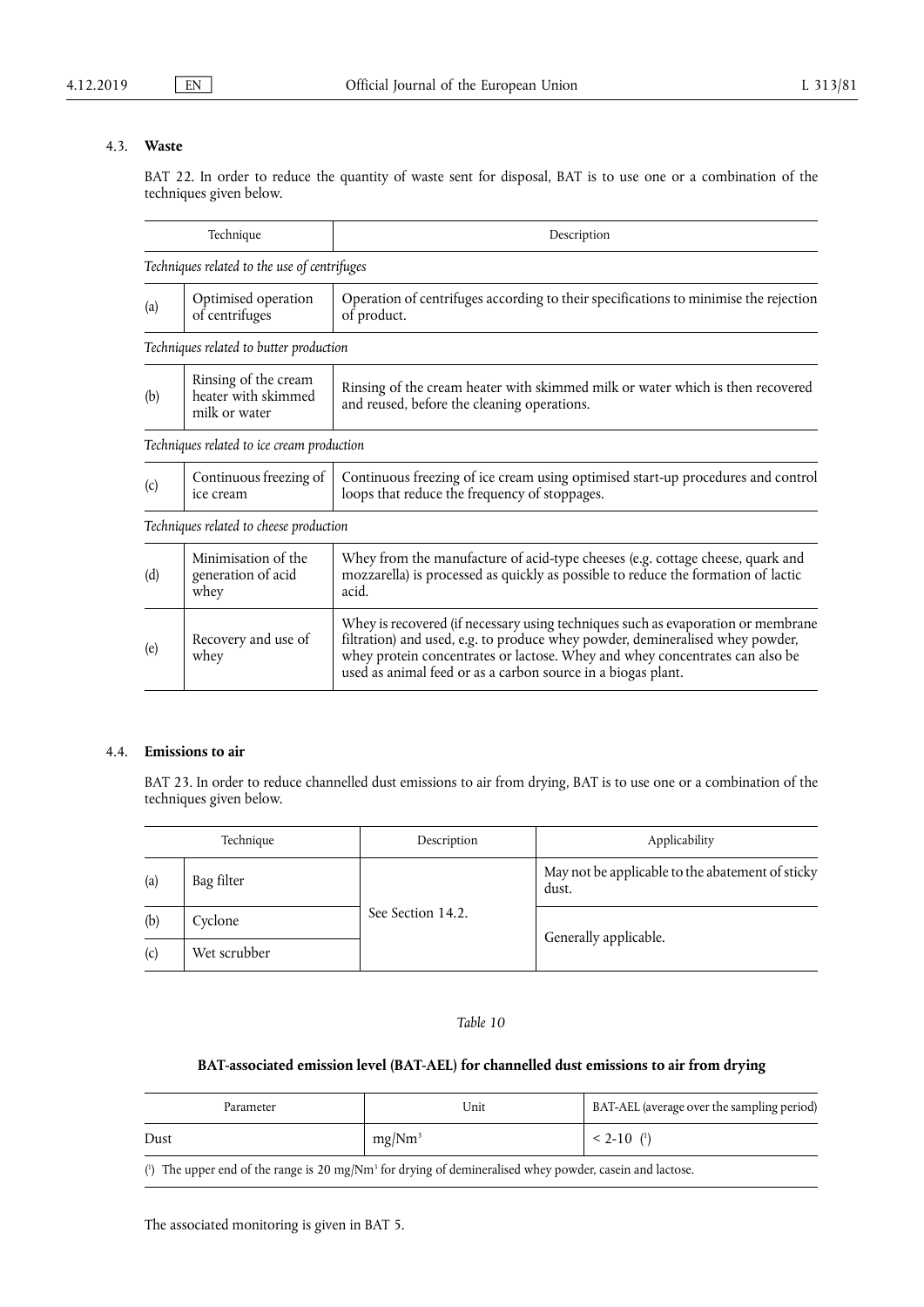#### 5. BAT CONCLUSIONS FOR ETHANOL PRODUCTION

The BAT conclusion presented in this section applies to ethanol production. It applies in addition to the general BAT conclusions given in Section 1.

### 5.1. **Waste**

BAT 24. In order to reduce the quantity of waste sent for disposal, BAT is to recover and (re)use yeast after fermentation.

#### *Description*

See BAT 19a. The yeast may not be recovered when the stillage is used as animal feed.

#### 6. BAT CONCLUSIONS FOR FISH AND SHELLFISH PROCESSING

The BAT conclusions presented in this section apply to fish and shellfish processing. They apply in addition to the general BAT conclusions given in Section 1.

#### 6.1. **Water consumption and waste water discharge**

BAT 25. In order to reduce water consumption and the volume of waste water discharged, BAT is to use an appropriate combination of the techniques specified in BAT 7 and of the techniques given below.

|     | Technique                                          | Description                                                                     |
|-----|----------------------------------------------------|---------------------------------------------------------------------------------|
| (a) | Removal of fat and<br>viscera by vacuum            | Use of vacuum suction instead of water to remove fat and viscera from the fish. |
| (b) | Dry transport of fat,<br>viscera, skin and fillets | Use of conveyors instead of water.                                              |

### 6.2. **Emissions to air**

BAT 26. In order to reduce channelled emissions of organic compounds to air from fish smoking, BAT is to use one or a combination of the techniques given below.

| Technique |                                 | Description                                                                                                                                                                                                                                                                                                                                                                                                            |  |
|-----------|---------------------------------|------------------------------------------------------------------------------------------------------------------------------------------------------------------------------------------------------------------------------------------------------------------------------------------------------------------------------------------------------------------------------------------------------------------------|--|
| (a)       | <b>Biofilter</b>                | The waste gas stream is passed through a bed of organic material (such as peat,<br>heather, root, tree bark, compost, softwood and different kinds of combinations) or<br>some inert material (such as clay, activated carbon, and polyurethane), where<br>organic (and some inorganic) components are transformed by naturally occurring<br>microorganisms into carbon dioxide, water, other metabolites and biomass. |  |
| (b)       | Thermal oxidation               |                                                                                                                                                                                                                                                                                                                                                                                                                        |  |
| (c)       | Non-thermal plasma<br>treatment | See Section 14.2.                                                                                                                                                                                                                                                                                                                                                                                                      |  |
| (d)       | Wet scrubber                    | See Section 14.2.<br>An electrostatic precipitator is commonly used as a pre-treatment step.                                                                                                                                                                                                                                                                                                                           |  |
| (e)       | Use of purified smoke           | Smoke generated from purified primary smoke condensates is used to smoke the<br>product in a smoke chamber.                                                                                                                                                                                                                                                                                                            |  |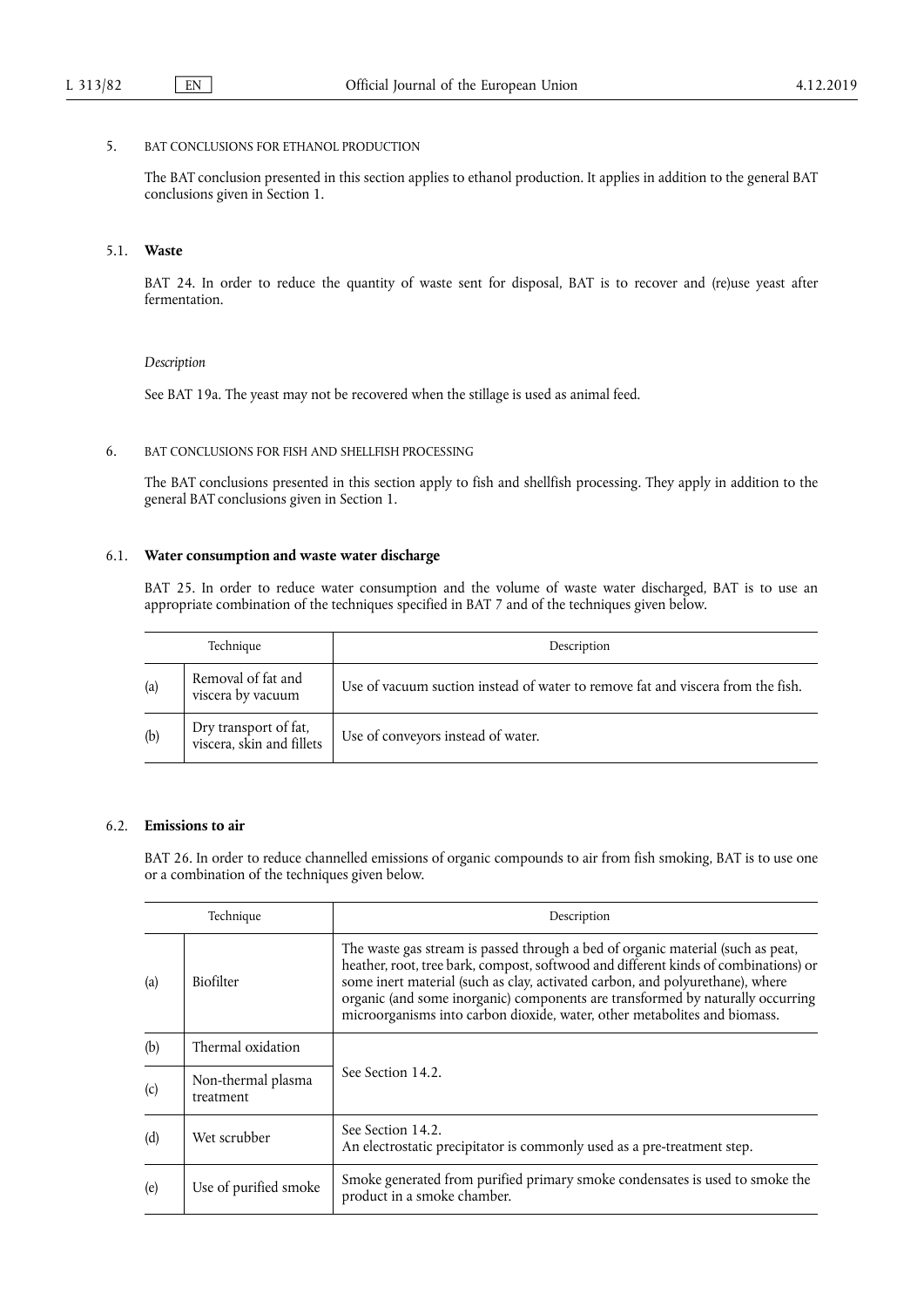### **BAT-associated emission level (BAT-AEL) for channelled TVOC emissions to air from a smoke chamber**

| Parameter                                                                          | Unit               | BAT-AEL (average over the sampling period)  |
|------------------------------------------------------------------------------------|--------------------|---------------------------------------------|
| <b>TVOC</b>                                                                        | mg/Nm <sup>3</sup> | $15 - 50$ ( <sup>1</sup> ) ( <sup>2</sup> ) |
| (1) The lower end of the range is typically achieved when using thermal oxidation. |                    |                                             |

( 2 ) The BAT-AEL does not apply when the TVOC emission load is below 500 g/h.

The associated monitoring is given in BAT 5.

#### 7. BAT CONCLUSIONS FOR THE FRUIT AND VEGETABLE SECTOR

The BAT conclusions presented in this section apply to the fruit and vegetable sector. They apply in addition to the general BAT conclusions given in Section 1.

#### 7.1. **Energy efficiency**

BAT 27. In order to increase energy efficiency, BAT is to use an appropriate combination of the techniques specified in BAT 6 and to cool fruit and vegetables before deep freezing.

#### *Description*

The temperature of the fruit and vegetables is lowered to around 4 °C before they enter the freezing tunnel by bringing them into direct or indirect contact with cold water or cooling air. Water can be removed from the food and then collected for reuse in the cooling process.

#### *Table 12*

#### **Indicative environmental performance levels for specific energy consumption**

| Specific process                                   | Unit                  | Specific energy consumption (yearly<br>average) |
|----------------------------------------------------|-----------------------|-------------------------------------------------|
| Potato processing (excluding starch<br>production) | MWh/tonne of products | $1,0-2,1$ ( <sup>1</sup> )                      |
| Tomato processing                                  |                       | $0,15-2,4$ (2) (3)                              |

( 1 ) The specific energy consumption level may not apply to the production of potato flakes and powder.

( 2 ) The lower end of the range is typically associated with the production of peeled tomatoes.

( 3 ) The upper end of the range is typically associated with the production of tomato powder or concentrate.

#### 7.2. **Water consumption and waste water discharge**

General techniques to reduce water consumption and the volume of waste water discharged are given in Section 1.4 of these BAT conclusions. Indicative environmental performance levels are presented in the table below.

#### *Table 13*

#### **Indicative environmental performance levels for specific waste water discharge**

| Specific process                                        | Unit                     | Specific waste water discharge (yearly<br>average) |
|---------------------------------------------------------|--------------------------|----------------------------------------------------|
| Potato processing (excluding starch<br>production)      |                          | 4,0-6,0 $(1)$                                      |
| Tomato processing when water recy-<br>cling is possible | $m^3$ /tonne of products | $8,0-10,0$ (2)                                     |

( 1 ) The specific waste water discharge level may not apply to the production of potato flakes and powder.

( 2 ) The specific waste water discharge level may not apply to the production of tomato powder.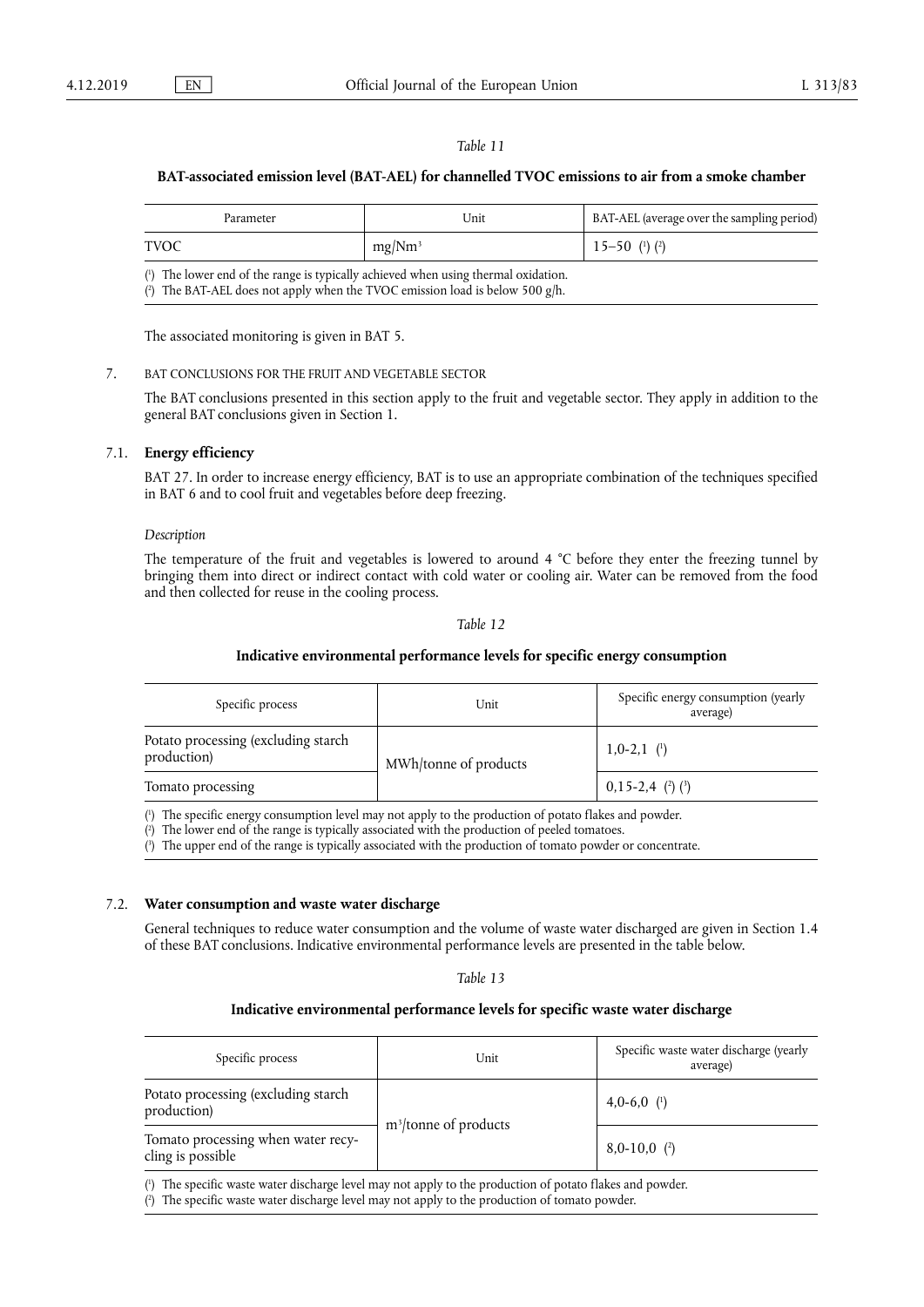#### 8. BAT CONCLUSIONS FOR GRAIN MILLING

The BAT conclusions presented in this section apply to grain milling. They apply in addition to the general BAT conclusions given in Section 1.

#### 8.1. **Energy efficiency**

General techniques to increase energy efficiency are given in Section 1.3 of these BAT conclusions. The indicative environmental performance level is presented in the table below.

*Table 14* 

#### **Indicative environmental performance level for specific energy consumption**

| Unit                  | Specific energy consumption (yearly average) |
|-----------------------|----------------------------------------------|
| MWh/tonne of products | $0,05-0,13$                                  |

### 8.2. **Emissions to air**

BAT 28. In order to reduce channelled dust emissions to air, BAT is to use a bag filter.

*Description* 

See Section 14.2.

*Table 15* 

#### **BAT-associated emission level (BAT-AEL) for channelled dust emissions to air from grain milling**

| Parameter | Jnit               | BAT-AEL (average over the sampling period) |
|-----------|--------------------|--------------------------------------------|
| Dust      | mg/Nm <sup>3</sup> |                                            |

The associated monitoring is given in BAT 5.

#### 9. BAT CONCLUSIONS FOR MEAT PROCESSING

The BAT conclusions presented in this section apply to meat processing. They apply in addition to the general BAT conclusions given in Section 1.

### 9.1. **Energy efficiency**

General techniques to increase energy efficiency are given in Section 1.3 of these BAT conclusions. The indicative environmental performance level is presented in the table below.

*Table 16* 

#### **Indicative environmental performance level for specific energy consumption**

| Unit                                                                                                 | Specific energy consumption<br>(yearly average) |  |
|------------------------------------------------------------------------------------------------------|-------------------------------------------------|--|
| MWh/tonne of raw materials                                                                           | $0,25-2,6$ ( <sup>1</sup> ) ( <sup>2</sup> )    |  |
| (1) The specific energy consumption level does not apply to the production of ready meals and soups. |                                                 |  |

( 2 ) The upper end of the range may not apply in the case of a high percentage of cooked products.

#### 9.2. **Water consumption and waste water discharge**

General techniques to reduce water consumption and the volume of waste water discharged are given in Section 1.4 of these BAT conclusions. The indicative environmental performance level is presented in the table below.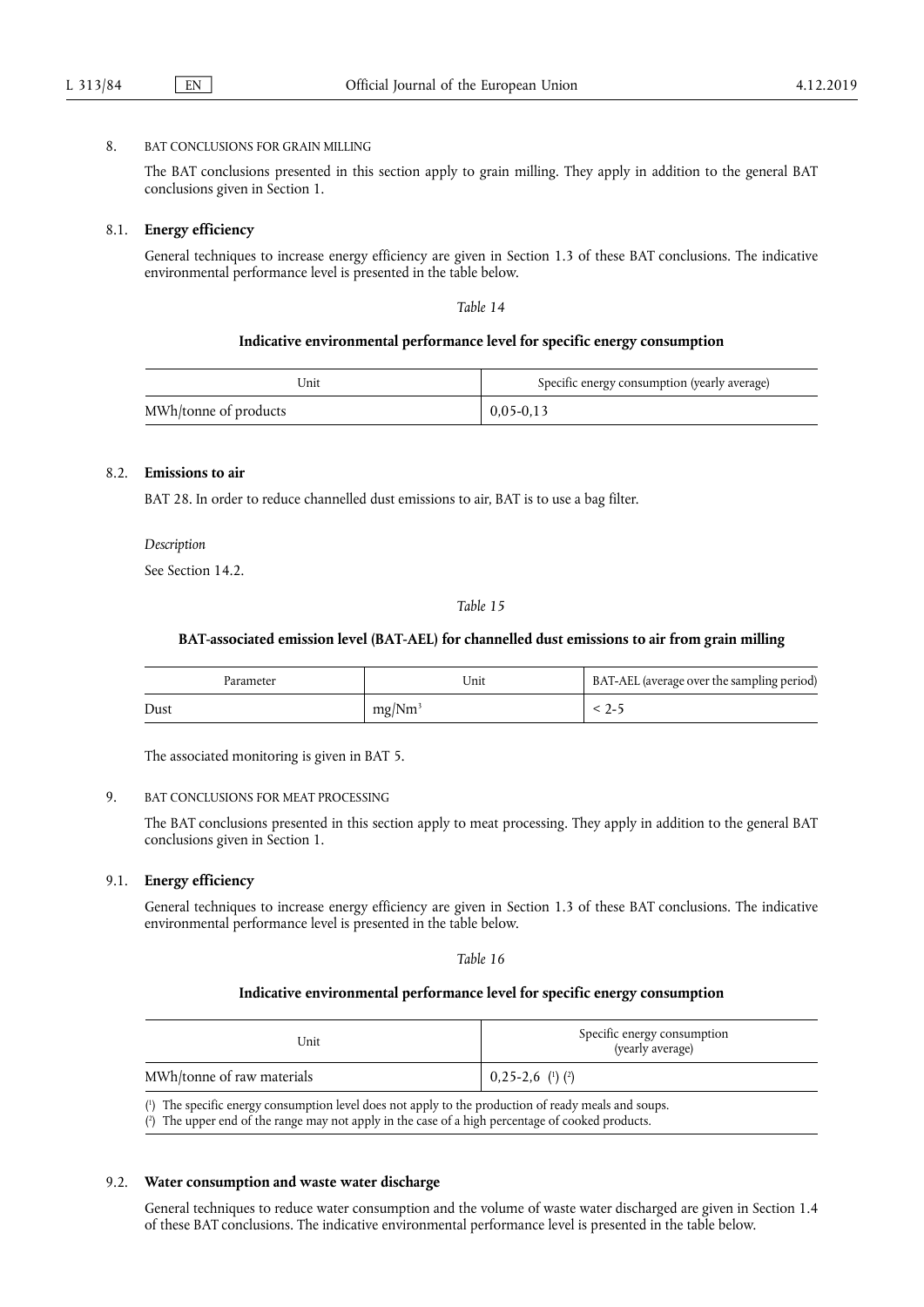#### **Indicative environmental performance level for specific waste water discharge**

| Unit                                   | Specific waste water discharge(yearly average) |
|----------------------------------------|------------------------------------------------|
| m <sup>3</sup> /tonne of raw materials | $1,5-8,0$ (1)                                  |

 $(^1$ ) The specific waste water discharge level does not apply to processes using direct water cooling and to the production of ready meals and soups.

#### 9.3. **Emissions to air**

BAT 29. In order to reduce channelled emissions of organic compounds to air from meat smoking, BAT is to use one or a combination of the techniques given below.

| Technique |                       | Description                                                                                                            |  |
|-----------|-----------------------|------------------------------------------------------------------------------------------------------------------------|--|
| (a)       | Adsorption            | Organic compounds are removed from a waste gas stream by retention on a solid<br>surface (typically activated carbon). |  |
| (b)       | Thermal oxidation     | See Section 14.2.                                                                                                      |  |
| (c)       | Wet scrubber          | See Section 14.2.<br>An electrostatic precipitator is commonly used as a pretreatment step.                            |  |
| (d)       | Use of purified smoke | Smoke generated from purified primary smoke condensates is used to smoke the<br>product in a smoke chamber.            |  |

### *Table 18*

#### **BAT-associated emission level (BAT-AEL) for channelled TVOC emissions to air from a smoke chamber**

| Parameter   | Unit               | <b>BAT-AEL</b><br>(average over the sampling period) |
|-------------|--------------------|------------------------------------------------------|
| <b>TVOC</b> | mg/Nm <sup>3</sup> | 3-50 $(1)$ $(2)$                                     |

( 1 ) The lower end of the range is typically achieved when using adsorption or thermal oxidation. ( 2 ) The BAT-AEL does not apply when the TVOC emission load is below 500 g/h.

The associated monitoring is given in BAT 5.

### 10. BAT CONCLUSIONS FOR OILSEED PROCESSING AND VEGETABLE OIL REFINING

The BAT conclusions presented in this section apply to oilseed processing and vegetable oil refining. They apply in addition to the general BAT conclusions given in Section 1.

### 10.1. **Energy efficiency**

BAT 30. In order to increase energy efficiency, BAT is to use an appropriate combination of the techniques specified in BAT 6 and to generate an auxiliary vacuum.

#### *Description*

The auxiliary vacuum used for oil drying, oil degassing or minimisation **of** oil oxidation is generated by pumps, steam injectors, etc. The vacuum reduces the amount of thermal energy needed for these process steps.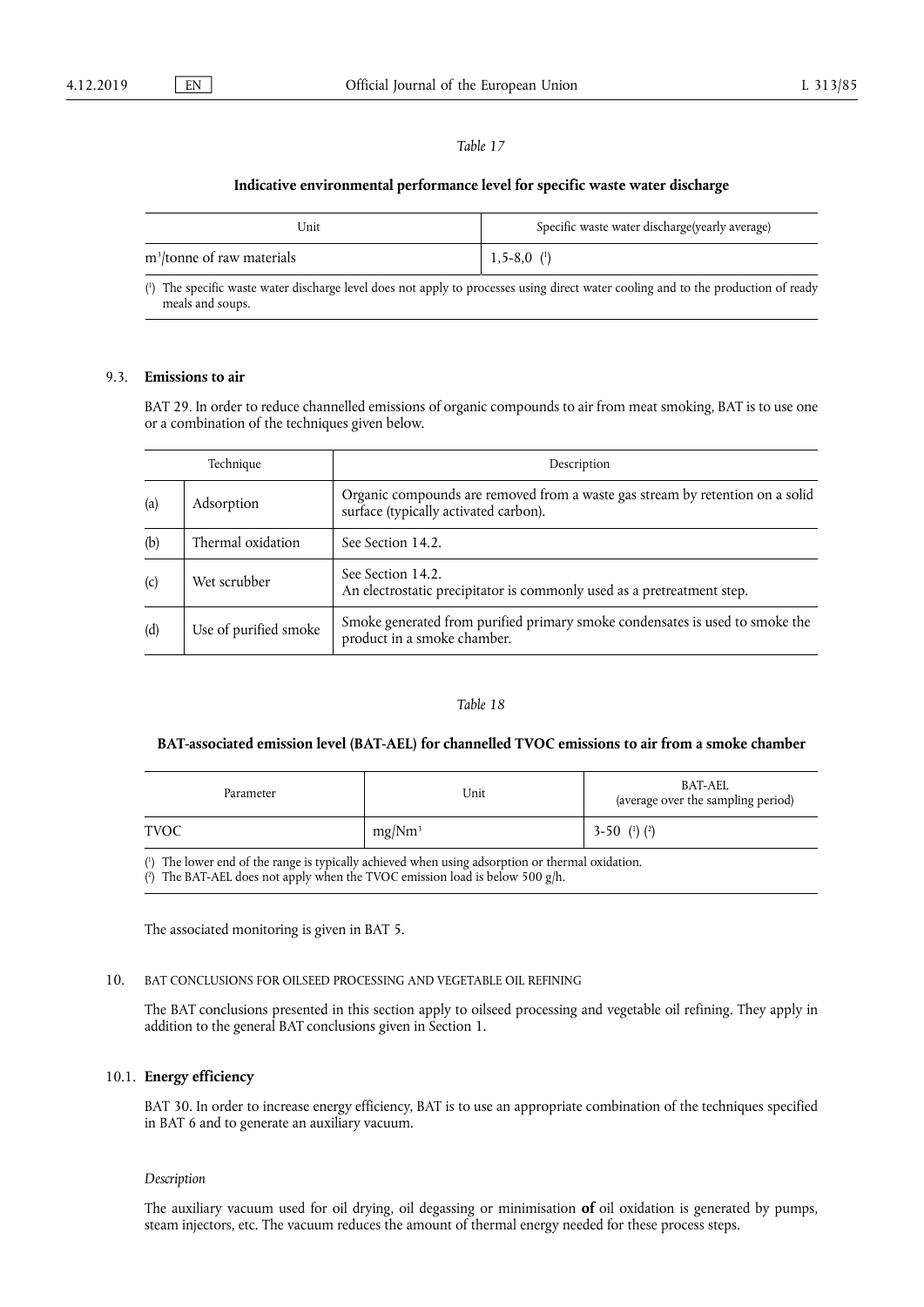### **Indicative environmental performance levels for specific energy consumption**

| Specific process                                                        | Unit                      | Specific energy consumption<br>(yearly average) |
|-------------------------------------------------------------------------|---------------------------|-------------------------------------------------|
| Integrated crushing and refining of rapeseeds and/or<br>sunflower seeds |                           | $0,45-1,05$                                     |
| Integrated crushing and refining of soybeans                            | MWh/tonne of oil produced | $0,65-1,65$                                     |
| Stand-alone refining                                                    |                           | $0,1-0,45$                                      |

#### 10.2. **Water consumption and waste water discharge**

General techniques to reduce water consumption and the volume of waste water discharged are given in Section 1.4 of these BAT conclusions. Indicative environmental performance levels are presented in the table below.

*Table 20* 

### **Indicative environmental performance levels for specific waste water discharge**

| Specific process                                                        | Unit                                  | Specific waste water discharge<br>(yearly average) |
|-------------------------------------------------------------------------|---------------------------------------|----------------------------------------------------|
| Integrated crushing and refining of rapeseeds and/or<br>sunflower seeds |                                       | $0,15-0,75$                                        |
| Integrated crushing and refining of soybeans                            | m <sup>3</sup> /tonne of oil produced | $0, 8 - 1, 9$                                      |
| Stand-alone refining                                                    |                                       | $0,15-0,9$                                         |

### 10.3. **Emissions to air**

BAT 31. In order to reduce channelled dust emissions to air, BAT is to use one or a combination of the techniques given below.

| Technique |              | Description       | Applicability                                             |  |
|-----------|--------------|-------------------|-----------------------------------------------------------|--|
| (a)       | Bag filter   |                   | May not be applicable to the abatement of sticky<br>dust. |  |
| (b)       | Cyclone      | See Section 14.2. |                                                           |  |
| (c)       | Wet scrubber |                   | Generally applicable.                                     |  |

### *Table 21*

### **BAT-associated emission levels (BAT-AELs) for channelled dust emissions to air from handling and preparation of seeds as well as drying and cooling of meal**

| Parameter                                                                                                                                                                                                                   | Unit               | BAT-AEL<br>(average over the sampling period) |                             |
|-----------------------------------------------------------------------------------------------------------------------------------------------------------------------------------------------------------------------------|--------------------|-----------------------------------------------|-----------------------------|
|                                                                                                                                                                                                                             |                    | New plants                                    | Existing plants             |
| Dust                                                                                                                                                                                                                        | mg/Nm <sup>3</sup> | $< 2-5$ ( <sup>1</sup> )                      | $< 2 - 10$ ( <sup>1</sup> ) |
| $(1)$ and $(1)$ and $(1)$ and $(1)$ and $(1)$ and $(1)$ and $(1)$ and $(1)$ and $(1)$ and $(1)$ and $(1)$ and $(1)$ and $(1)$ and $(1)$ and $(1)$ and $(1)$ and $(1)$ and $(1)$ and $(1)$ and $(1)$ and $(1)$ and $(1)$ and |                    |                                               |                             |

( 1 ) The upper end of the range is 20 mg/Nm3 for drying and cooling of meal.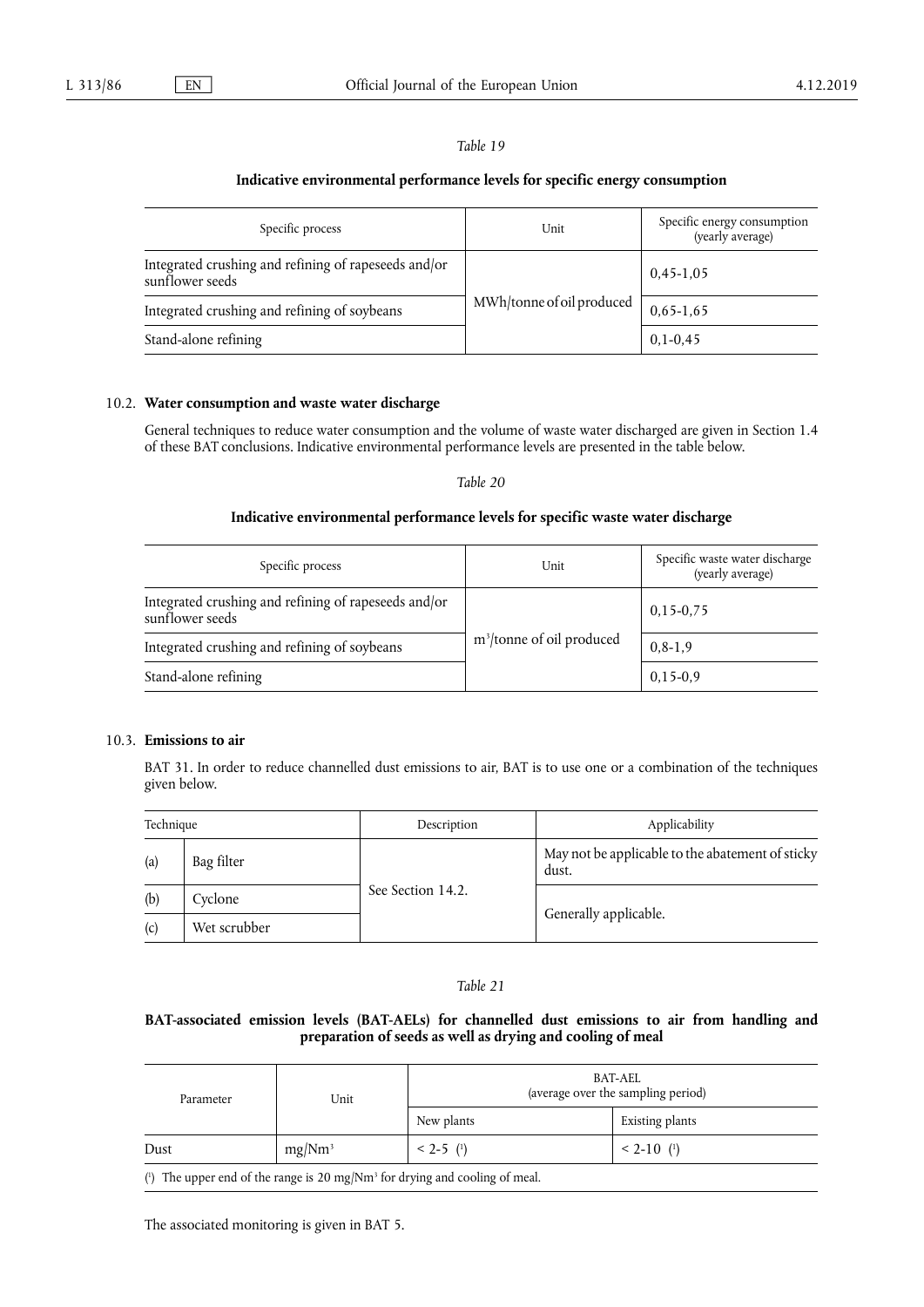### 10.4. **Hexane losses**

BAT 32. In order to reduce the hexane losses from oilseed processing and refining, BAT is to use all of the techniques given below.

| Technique |                                                                          | Description                                                                                                                                                                                                        |  |
|-----------|--------------------------------------------------------------------------|--------------------------------------------------------------------------------------------------------------------------------------------------------------------------------------------------------------------|--|
| (a)       | Countercurrent flow of<br>meal and steam in the<br>desolventiser-toaster | Hexane is removed from the hexane-laden meal in a desolventiser-toaster,<br>involving a countercurrent flow of steam and meal.                                                                                     |  |
| (b)       | Evaporation from the oil/<br>hexane mixture                              | Hexane is removed from the oil/hexane mixture using evaporators. The vapours<br>from the desolventiser-toaster (steam/hexane mixture) are used to provide<br>thermal energy in the first stage of the evaporation. |  |
| (c)       | Condensation in combi-<br>nation with a mineral oil<br>wet scrubber      | Hexane vapours are cooled to below their dew point so that they condense.<br>Uncondensed hexane is absorbed in a scrubber using mineral oil as a scrubbing<br>liquid for subsequent recovery.                      |  |
| (d)       | Gravitational phase se-<br>paration in combination<br>with distillation  | Undissolved hexane is separated from the aqueous phase by means of a<br>gravitational phase separator. Any residual hexane is distilled off by heating the<br>aqueous phase to approximately 80-95 °C.             |  |

### *Table 22*

### **BAT-associated emission levels (BAT-AELs) for hexane losses from oilseed processing and refining**

| Parameter     | Type of seeds or beans processed | Unit                                    | BAT-AEL<br>(yearly average) |
|---------------|----------------------------------|-----------------------------------------|-----------------------------|
|               | Soybeans                         |                                         | $0, 3 - 0, 55$              |
| Hexane losses | Rapeseeds and sunflower<br>seeds | kg/tonne of seeds or beans<br>processed | $0,2-0,7$                   |

### 11. BAT CONCLUSIONS FOR SOFT DRINKS AND NECTAR/JUICE MADE FROM PROCESSED FRUIT AND VEGETABLES

The BAT conclusions presented in this section apply to soft drinks and nectar/juice made from processed fruit and vegetables. They apply in addition to the general BAT conclusions given in Section 1.

### 11.1. **Energy efficiency**

BAT 33. In order to increase energy efficiency, BAT is to use an appropriate combination of the techniques specified in BAT 6 and of the techniques given below.

| Technique |                                                                    | Description                                                                                                                                                                                              | Applicability                                           |
|-----------|--------------------------------------------------------------------|----------------------------------------------------------------------------------------------------------------------------------------------------------------------------------------------------------|---------------------------------------------------------|
| (a)       | Single pasteuriser for nec-<br>$\ar$ juice production              | Use of one pasteuriser for both the juice and<br>the pulp instead of using two separate pas-<br>teurisers.                                                                                               | May not be applicable due to<br>the pulp particle size. |
| (b)       | Hydraulic sugar transpor-<br>tation                                | Sugar is transported to the production process<br>with water. As some of the sugar is already<br>dissolved during the transportation, less en-<br>ergy is needed in the process for dissolving<br>sugar. | Generally applicable.                                   |
| (c)       | Energy-efficient homogeni-<br>ser for nectar/juice produc-<br>tion | See BAT 21b.                                                                                                                                                                                             |                                                         |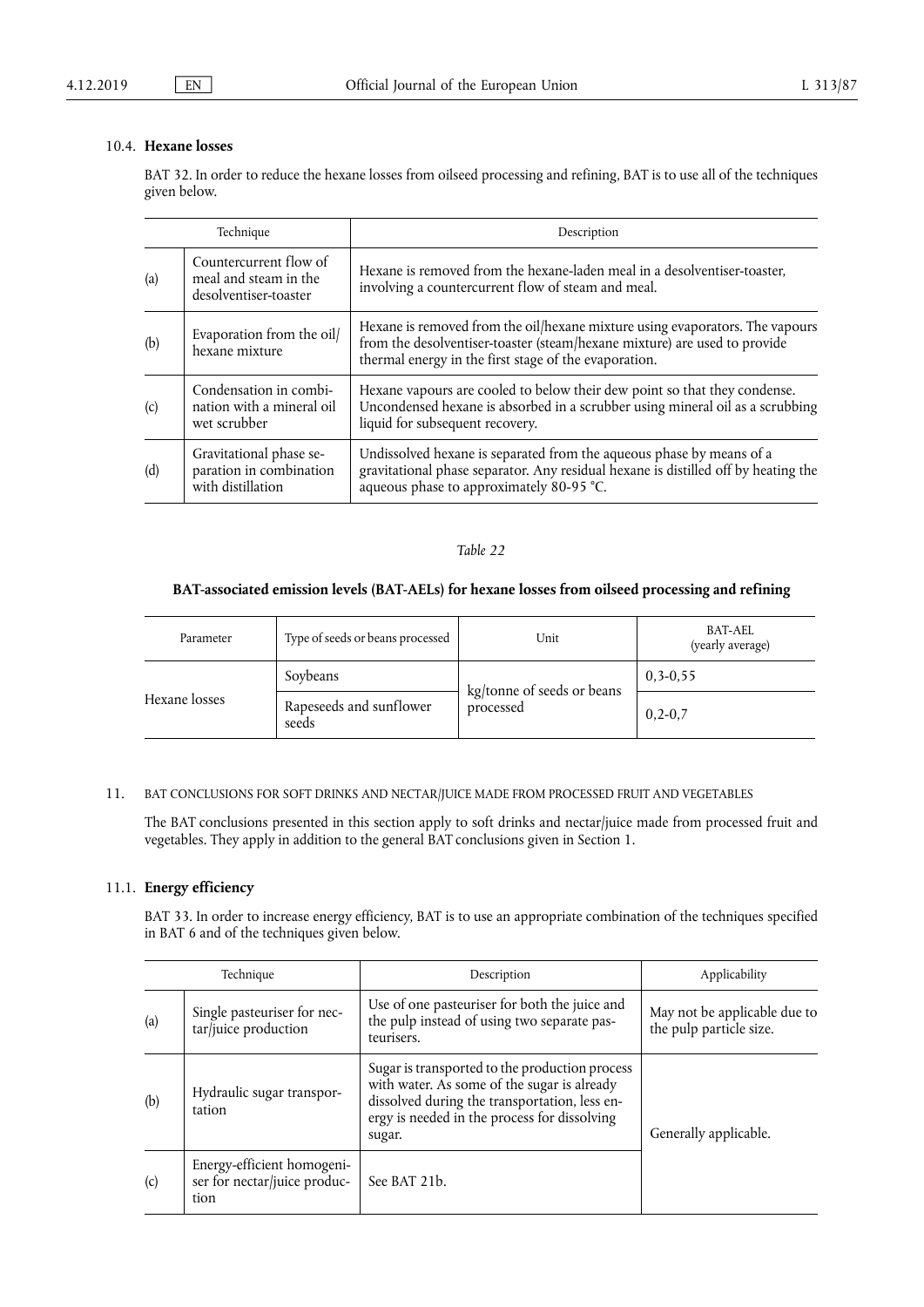#### **Indicative environmental performance level for specific energy consumption**

| Unit               | Specific energy consumption<br>(yearly average) |
|--------------------|-------------------------------------------------|
| MWh/hl of products | $0.01 - 0.035$                                  |

#### 11.2. **Water consumption and waste water discharge**

General techniques to reduce water consumption and the volume of waste water discharged are given in Section 1.4 of these BAT conclusions. The indicative environmental performance level is presented in the table below.

#### *Table 24*

#### **Indicative environmental performance level for specific waste water discharge**

| Jnit                  | Specific waste water discharge (yearly average) |
|-----------------------|-------------------------------------------------|
| $m^3$ /hl of products | $0.08 - 0.20$                                   |

### 12. BAT CONCLUSIONS FOR STARCH PRODUCTION

The BAT conclusions presented in this section apply to starch production. They apply in addition to the general BAT conclusions given in Section 1.

### 12.1. **Energy efficiency**

General techniques to increase energy efficiency are given in Section 1.3 of these BAT conclusions. Indicative environmental performance levels are presented in the table below.

*Table 25* 

#### **Indicative environmental performance levels for specific energy consumption**

| Specific process                                                                                                                  | Unit                              | Specific energy consumption (yearly<br>average) |
|-----------------------------------------------------------------------------------------------------------------------------------|-----------------------------------|-------------------------------------------------|
| Potato processing for the production of native<br>starch only                                                                     |                                   | $0,08-0,14$                                     |
| Maize and/or wheat processing for the produc-<br>tion of native starch in combination with mod-<br>ified and/or hydrolysed starch | MWh/tonne of raw materials<br>(1) | $0,65-1,25$ (2)                                 |

( 1 ) The amount of raw materials refers to gross tonnage.

( 2 ) The specific energy consumption level does not apply to the production of polyols.

#### 12.2. **Water consumption and waste water discharge**

General techniques to reduce water consumption and the volume of waste water discharged are given in Section 1.4 of these BAT conclusions. Indicative environmental performance levels are presented in the table below.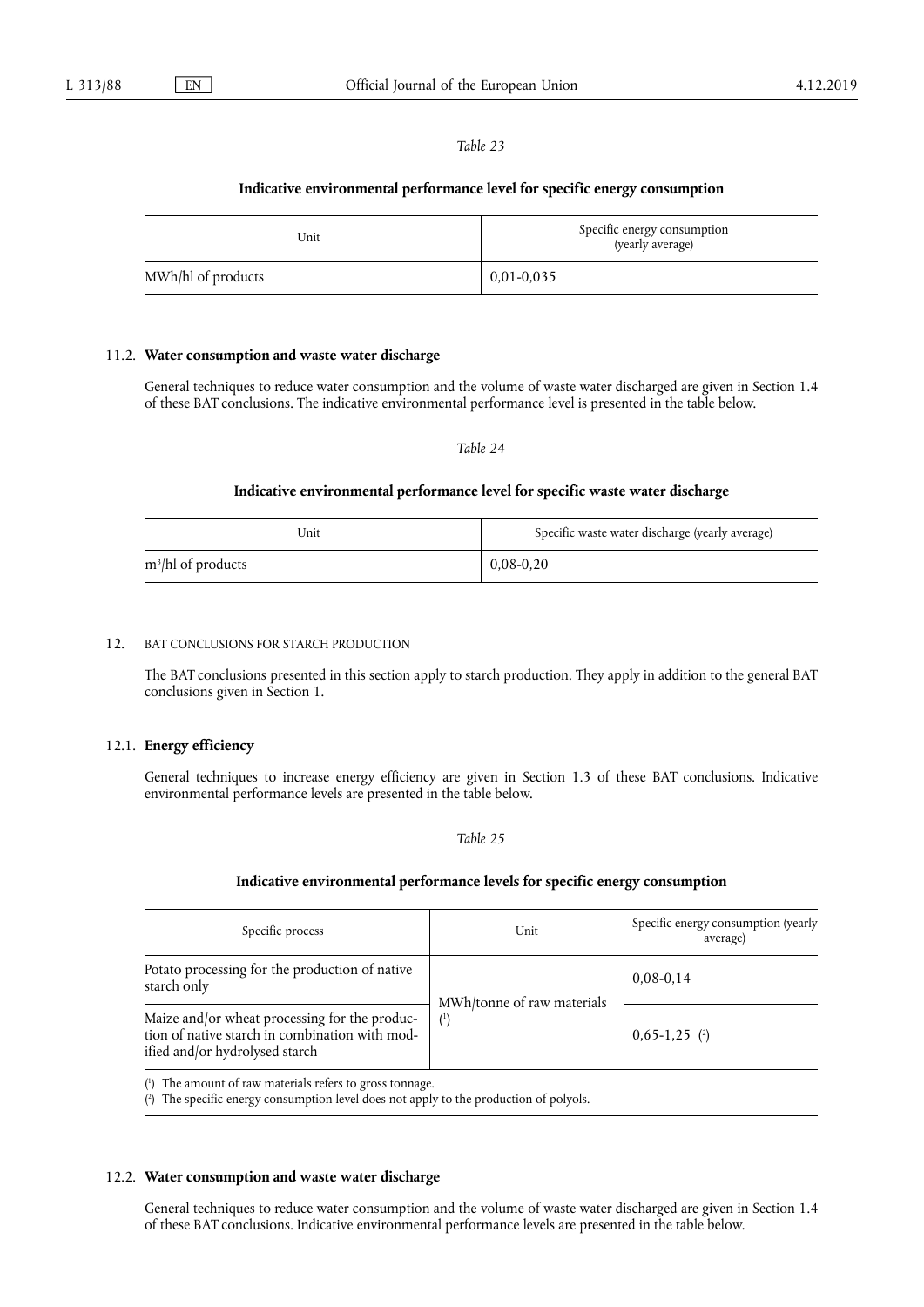#### **Indicative environmental performance levels for specific waste water discharge**

| Specific process                                                                                                                | Unit                              | Specific waste water discharge (yearly<br>average) |
|---------------------------------------------------------------------------------------------------------------------------------|-----------------------------------|----------------------------------------------------|
| Potato processing for the production of native<br>starch only                                                                   |                                   | $0,4-1,15$                                         |
| Maize and/or wheat processing for the pro-<br>duction of native starch in combination with<br>modified and/or hydrolysed starch | $m^3$ /tonne of raw materials (1) | $1, 1-3, 9$ (2)                                    |

( 1 ) The amount of raw materials refers to gross tonnage.

( 2 ) The specific waste water discharge level does not apply to the production of polyols.

#### 12.3. **Emissions to air**

BAT 34. In order to reduce channelled dust emissions to air from starch, protein and fibre drying, BAT is to use one or a combination of the techniques given below.

| Technique |              | Description       | Applicability                                               |
|-----------|--------------|-------------------|-------------------------------------------------------------|
| (a)       | Bag filter   |                   | May not be applicable to the abate-<br>ment of sticky dust. |
| (b)       | Cyclone      | See Section 14.2. |                                                             |
| (c)       | Wet scrubber |                   | Generally applicable.                                       |

#### *Table 27*

### **BAT-associated emission levels (BAT-AELs) for channelled dust emissions to air from starch, protein and fibre drying**

| Parameter                                                                                                                                                                                                                                                                                                           | Unit      | BAT-AEL (average over the sampling period) |                             |
|---------------------------------------------------------------------------------------------------------------------------------------------------------------------------------------------------------------------------------------------------------------------------------------------------------------------|-----------|--------------------------------------------|-----------------------------|
|                                                                                                                                                                                                                                                                                                                     |           | New plants                                 | Existing plants             |
| Dust                                                                                                                                                                                                                                                                                                                | $mg/Nm^3$ | $< 2-5$ ( <sup>1</sup> )                   | $< 2 - 10$ ( <sup>1</sup> ) |
| $\frac{1}{2}$ $\frac{1}{2}$ $\frac{1}{2}$ $\frac{1}{2}$ $\frac{1}{2}$ $\frac{1}{2}$ $\frac{1}{2}$ $\frac{1}{2}$ $\frac{1}{2}$ $\frac{1}{2}$ $\frac{1}{2}$ $\frac{1}{2}$ $\frac{1}{2}$ $\frac{1}{2}$ $\frac{1}{2}$ $\frac{1}{2}$ $\frac{1}{2}$ $\frac{1}{2}$ $\frac{1}{2}$ $\frac{1}{2}$ $\frac{1}{2}$ $\frac{1}{2}$ |           |                                            |                             |

( $\degree$ ) When a bag filter is not applicable, the upper end of the range is 20 mg/Nm<sup>3</sup>.

The associated monitoring is given in BAT 5.

#### 13. BAT CONCLUSIONS FOR SUGAR MANUFACTURING

The BAT conclusions presented in this section apply to sugar manufacturing. They apply in addition to the general BAT conclusions given in Section 1.

#### 13.1. **Energy efficiency**

BAT 35. In order to increase the energy efficiency, BAT is to use an appropriate combination of the techniques specified in BAT 6 and one or a combination of the techniques given below.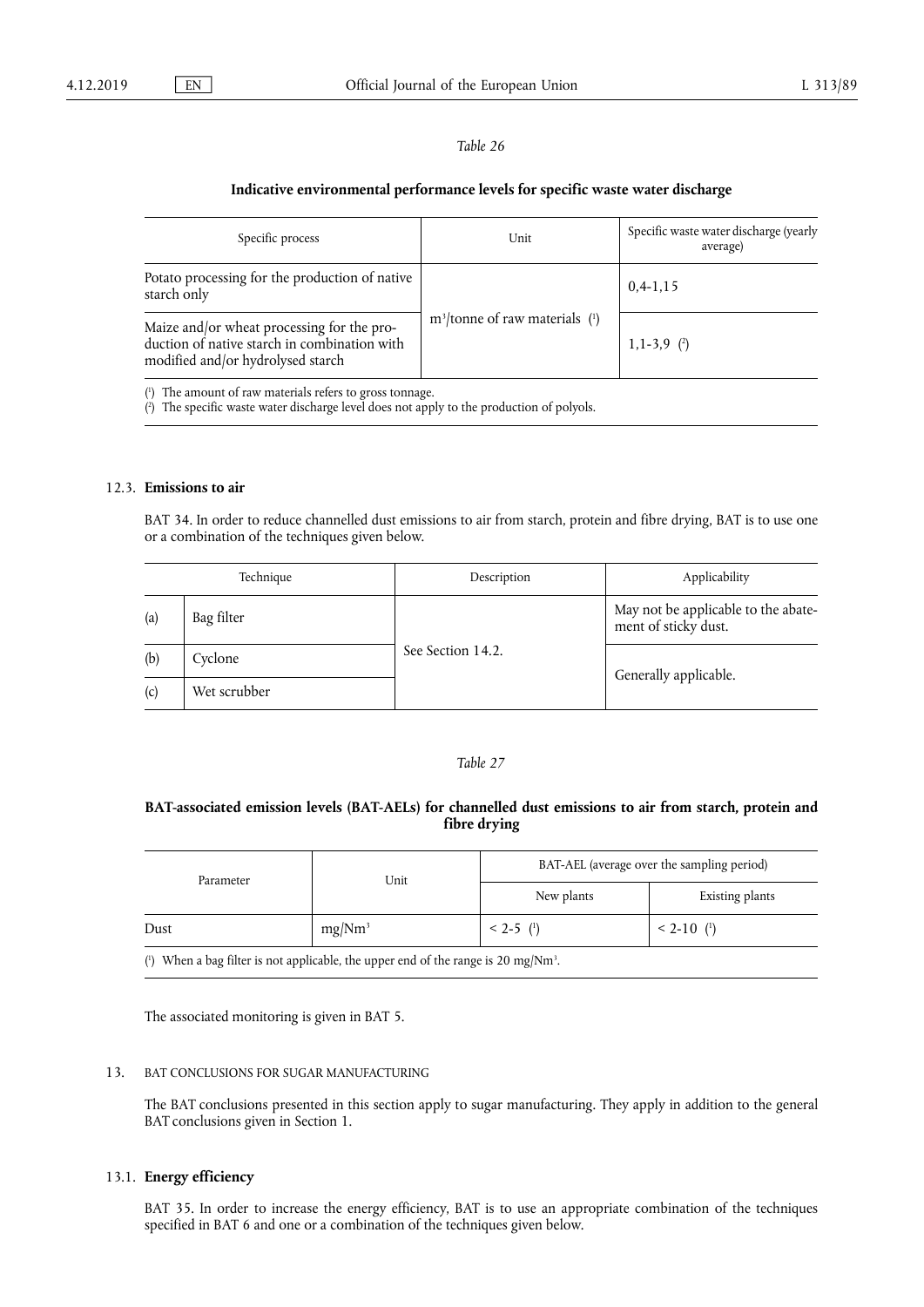| Technique |                                                | Description                                                                                              | Applicability                                                                                                               |
|-----------|------------------------------------------------|----------------------------------------------------------------------------------------------------------|-----------------------------------------------------------------------------------------------------------------------------|
| (a)       | Pressing of beet pulp                          | The beet pulp is pressed to a dry<br>matter content of typically 25-32<br>$wt-%$ .                       | Generally applicable.                                                                                                       |
| (b)       | Indirect drying (steam drying) of<br>beet pulp | Drying of beet pulp by the use of<br>superheated steam.                                                  | May not be applicable to existing<br>plants due to the need for a com-<br>plete reconstruction of the energy<br>facilities. |
| (c)       | Solar drying of beet pulp                      | Use of solar energy to dry beet<br>pulp.                                                                 | May not be applicable due to local<br>climatic conditions and/or lack of<br>space.                                          |
| (d)       | Recycling of hot gases                         | Recycling of hot gases (e.g. waste<br>gases from the dryer, boiler or<br>combined heat and power plant). | Generally applicable.                                                                                                       |
| (e)       | Low-temperature (pre)drying of<br>beet pulp    | Direct (pre)drying of beet pulp<br>using drying gas, e.g. air or hot gas.                                |                                                                                                                             |

### **Indicative environmental performance level for specific energy consumption**

| Specific process      | Unit               | Specific energy consumption (yearly<br>average) |
|-----------------------|--------------------|-------------------------------------------------|
| Sugar beet processing | MWh/tonne of beets | $0,15-0,40$ ( <sup>1</sup> )                    |

( 1 ) The upper end of the range may include the energy consumption of the lime kilns and dryers.

### 13.2. **Water consumption and waste water discharge**

General techniques to reduce water consumption and the volume of waste water discharged are given in Section 1.4 of these BAT conclusions. The indicative environmental performance level is presented in the table below.

*Table 29* 

### **Indicative environmental performance level for specific waste water discharge**

| Specific process      | Unit                           | Specific waste water discharge<br>(yearly average) |
|-----------------------|--------------------------------|----------------------------------------------------|
| Sugar beet processing | m <sup>3</sup> /tonne of beets | $0.5 - 1.0$                                        |

### 13.3. **Emissions to air**

BAT 36. In order to prevent or reduce channelled dust emissions to air from beet pulp drying, BAT is to use one or a combination of the techniques given below.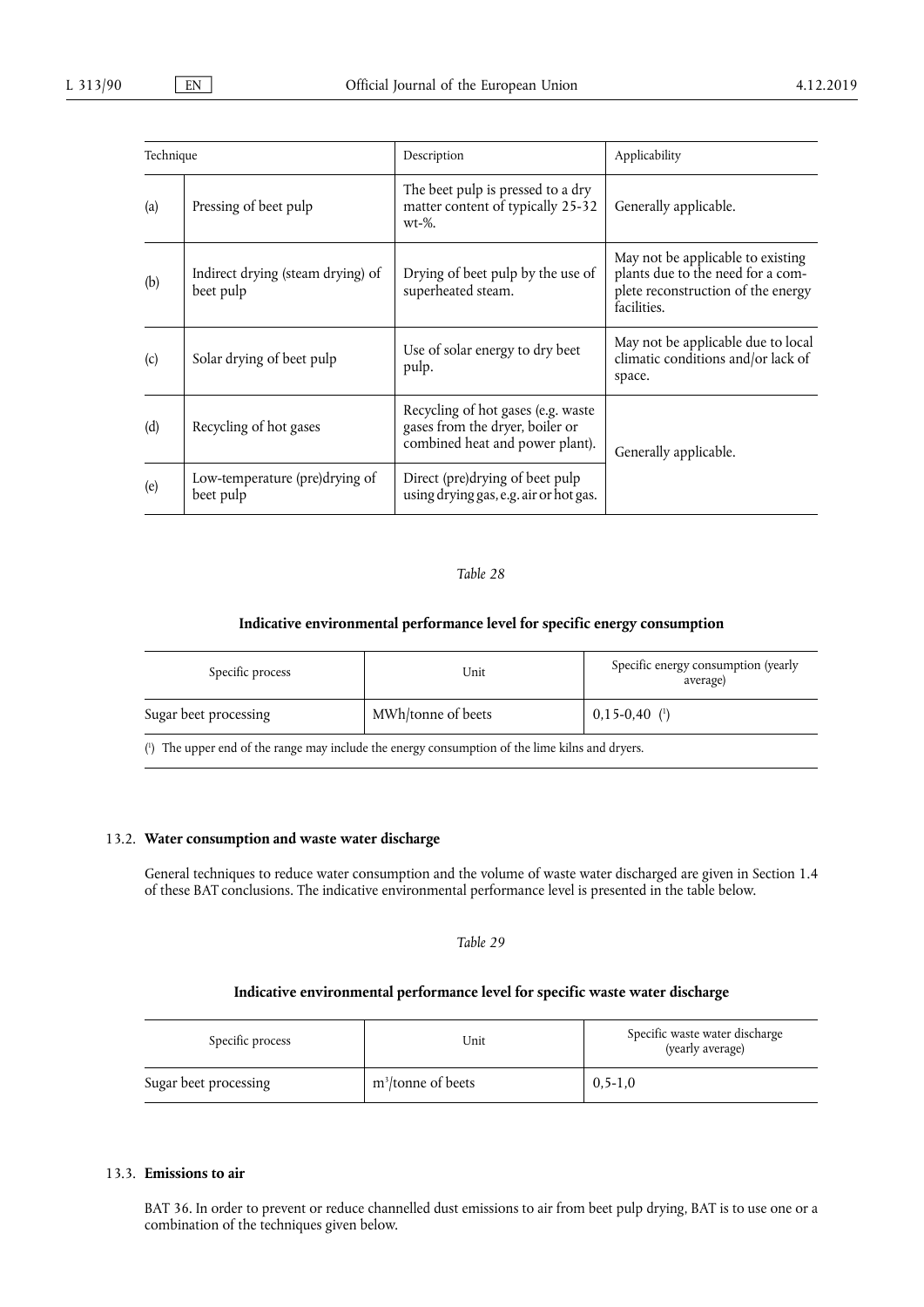| Technique |                                                | Description       | Applicability                                                                                                          |
|-----------|------------------------------------------------|-------------------|------------------------------------------------------------------------------------------------------------------------|
| (a)       | Use of gaseous fuels                           |                   | May not be applicable due to the constraints<br>associated with the availability of gaseous fuels.                     |
| (b)       | Cyclone                                        | See Section 14.2. |                                                                                                                        |
| (c)       | Wet scrubber                                   |                   | Generally applicable.                                                                                                  |
| (d)       | Indirect drying (steam drying) of<br>beet pulp | See BAT 35b.      | May not be applicable to existing plants due to<br>the need for a complete reconstruction of the<br>energy facilities. |
| (e)       | Solar drying of beet pulp                      | See BAT 35c.      | May not be applicable due to local climatic<br>conditions and/or lack of space.                                        |
| (f)       | Low-temperature (pre)drying of<br>beet pulp    | See BAT 35e.      | Generally applicable.                                                                                                  |

### **BAT-associated emission level (BAT-AEL) for channelled dust emissions to air from beet pulp drying in the case of high-temperature drying (above 500 °C)**

| Parameter | Unit               | BAT-AEL (average over the<br>sampling period) | Reference oxygen level<br>$(\rm O_{\rm R})$ | Reference gas condition            |
|-----------|--------------------|-----------------------------------------------|---------------------------------------------|------------------------------------|
| Dust      | mg/Nm <sup>3</sup> | $5 - 100$                                     | $16 \,\mathrm{vol}_{\odot}\%$               | No correction for water<br>content |

The associated monitoring is given in BAT 5.

BAT 37. In order to reduce channelled  $SO_x$  emissions to air from high-temperature beet pulp drying (above 500 °C), BAT is to use one or a combination of the techniques given below.

| Technique |                                          | Description       | Applicability                                                                                       |
|-----------|------------------------------------------|-------------------|-----------------------------------------------------------------------------------------------------|
| (a)       | Use of natural gas                       |                   | May not be applicable due to the constraints<br>associated with the availability of natural<br>gas. |
| (b)       | Wet scrubber                             | See Section 14.2. | Generally applicable.                                                                               |
| (c)       | Use of fuels with low sulphur<br>content |                   | Only applicable when natural gas is not<br>available.                                               |

### *Table 31*

### BAT-associated emission level (BAT-AEL) for channelled SO<sub>x</sub> emissions to air from beet pulp drying in the **case of high-temperature drying (above 500 °C) when natural gas is not used**

| Parameter | Unit               | BAT-AEL<br>(average over the sampling period)                                                                   | Reference oxygen level<br>$(O_R)$ | Reference gas condition            |
|-----------|--------------------|-----------------------------------------------------------------------------------------------------------------|-----------------------------------|------------------------------------|
| $SO_{x}$  | mg/Nm <sup>3</sup> | $30-100$                                                                                                        | $16 \text{ vol-} \%$              | No correction for water<br>content |
|           |                    | (1) When using exclusively biomass as a fuel, emission levels are expected to be at the lower end of the range. |                                   |                                    |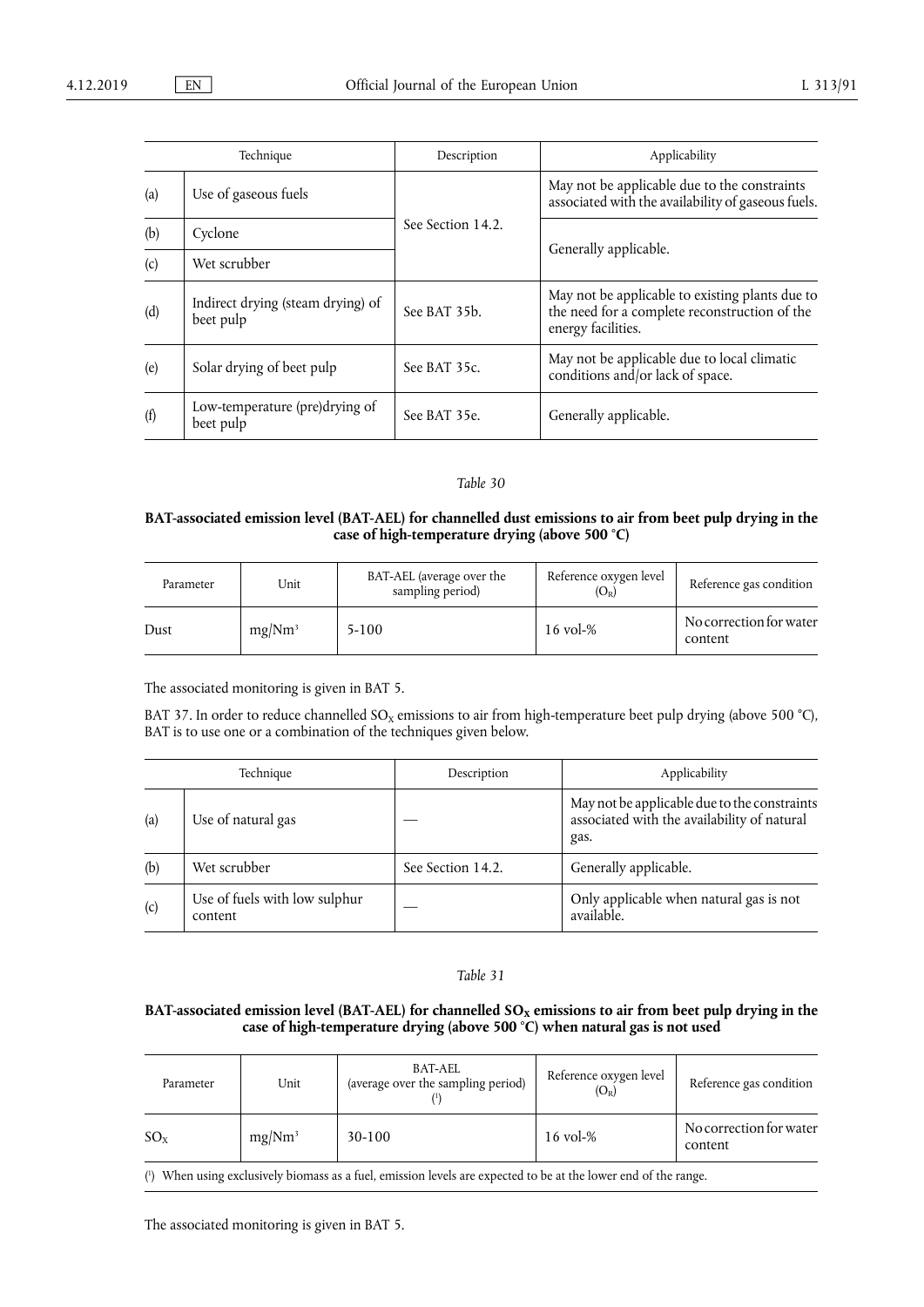# 14. DESCRIPTION OF TECHNIQUES

## 14.1. **Emissions to water**

| Technique                                                                                                                                                                                                                                                                                                                                                                                                                                                                                | Description                                                                                                                                                                                                                                                                                                                                                                                                               |  |
|------------------------------------------------------------------------------------------------------------------------------------------------------------------------------------------------------------------------------------------------------------------------------------------------------------------------------------------------------------------------------------------------------------------------------------------------------------------------------------------|---------------------------------------------------------------------------------------------------------------------------------------------------------------------------------------------------------------------------------------------------------------------------------------------------------------------------------------------------------------------------------------------------------------------------|--|
| Activated sludge process                                                                                                                                                                                                                                                                                                                                                                                                                                                                 | A biological process in which the microorganisms are maintained in suspension in<br>the waste water and the whole mixture is mechanically aerated. The activated<br>sludge mixture is sent to a separation facility from where the sludge is recycled to<br>the aeration tank.                                                                                                                                            |  |
| Aerobic lagoon                                                                                                                                                                                                                                                                                                                                                                                                                                                                           | Shallow earthen basins for the biological treatment of waste water, the content of<br>which is periodically mixed to allow oxygen to enter the liquid through<br>atmospheric diffusion.                                                                                                                                                                                                                                   |  |
| Anaerobic contact process                                                                                                                                                                                                                                                                                                                                                                                                                                                                | An anaerobic process in which waste water is mixed with recycled sludge and then<br>digested in a sealed reactor. The water/sludge mixture is separated externally.                                                                                                                                                                                                                                                       |  |
| Precipitation                                                                                                                                                                                                                                                                                                                                                                                                                                                                            | The conversion of dissolved pollutants into insoluble compounds by adding<br>chemical precipitants. The solid precipitates formed are subsequently separated by<br>sedimentation, air flotation, or filtration. Multivalent metal ions (e.g. calcium,<br>aluminium, iron) are used for phosphorus precipitation.                                                                                                          |  |
| Coagulation and flocculation                                                                                                                                                                                                                                                                                                                                                                                                                                                             | Coagulation and flocculation are used to separate suspended solids from waste<br>water and are often carried out in successive steps. Coagulation is carried out by<br>adding coagulants with charges opposite to those of the suspended solids.<br>Flocculation is carried out by adding polymers, so that collisions of microfloc<br>particles cause them to bond to produce larger flocs.                              |  |
| Equalisation                                                                                                                                                                                                                                                                                                                                                                                                                                                                             | Balancing of flows and pollutant loads by using tanks or other management<br>techniques.                                                                                                                                                                                                                                                                                                                                  |  |
| Enhanced biological phos-<br>phorus removal                                                                                                                                                                                                                                                                                                                                                                                                                                              | A combination of aerobic and anaerobic treatment to selectively enrich<br>polyphosphate-accumulating microorganisms in the bacterial community within<br>the activated sludge. These microorganisms take up more phosphorus than is<br>required for normal growth.                                                                                                                                                        |  |
| Filtration                                                                                                                                                                                                                                                                                                                                                                                                                                                                               | The separation of solids from waste water by passing it through a porous medium,<br>e.g. sand filtration, microfiltration and ultrafiltration.                                                                                                                                                                                                                                                                            |  |
| Flotation                                                                                                                                                                                                                                                                                                                                                                                                                                                                                | The separation of solid or liquid particles from waste water by attaching them to<br>fine gas bubbles, usually air. The buoyant particles accumulate at the water surface<br>and are collected with skimmers.                                                                                                                                                                                                             |  |
| Membrane bioreactor                                                                                                                                                                                                                                                                                                                                                                                                                                                                      | A combination of activated sludge treatment and membrane filtration. Two<br>variants are used: a) an external recirculation loop between the activated sludge<br>tank and the membrane module; and b) immersion of the membrane module in the<br>aerated activated sludge tank, where the effluent is filtered through a hollow fibre<br>membrane, with the biomass remaining in the tank.                                |  |
| Neutralisation                                                                                                                                                                                                                                                                                                                                                                                                                                                                           | The adjustment of the pH of waste water to a neutral level (approximately 7) by the<br>addition of chemicals. Sodium hydroxide (NaOH) or calcium hydroxide $(Ca(OH)_2)$<br>is generally used to increase the pH, whereas sulphuric acid $(H_2SO_4)$ , hydrochloric<br>acid (HCl) or carbon dioxide $(CO2)$ is generally used to decrease the pH. The<br>precipitation of some substances may occur during neutralisation. |  |
| A two-step process that is typically incorporated into biological waste water<br>treatment plants. The first step is the aerobic nitrification where microorganisms<br>Nitrification and/or denitrifica-<br>oxidise ammonium (NH <sub>4</sub> <sup>+</sup> ) to the intermediate nitrite (NO <sub>2</sub> ), which is then further<br>tion<br>oxidised to nitrate $(NO_3)$ . In the subsequent anoxic denitrification step,<br>microorganisms chemically reduce nitrate to nitrogen gas. |                                                                                                                                                                                                                                                                                                                                                                                                                           |  |